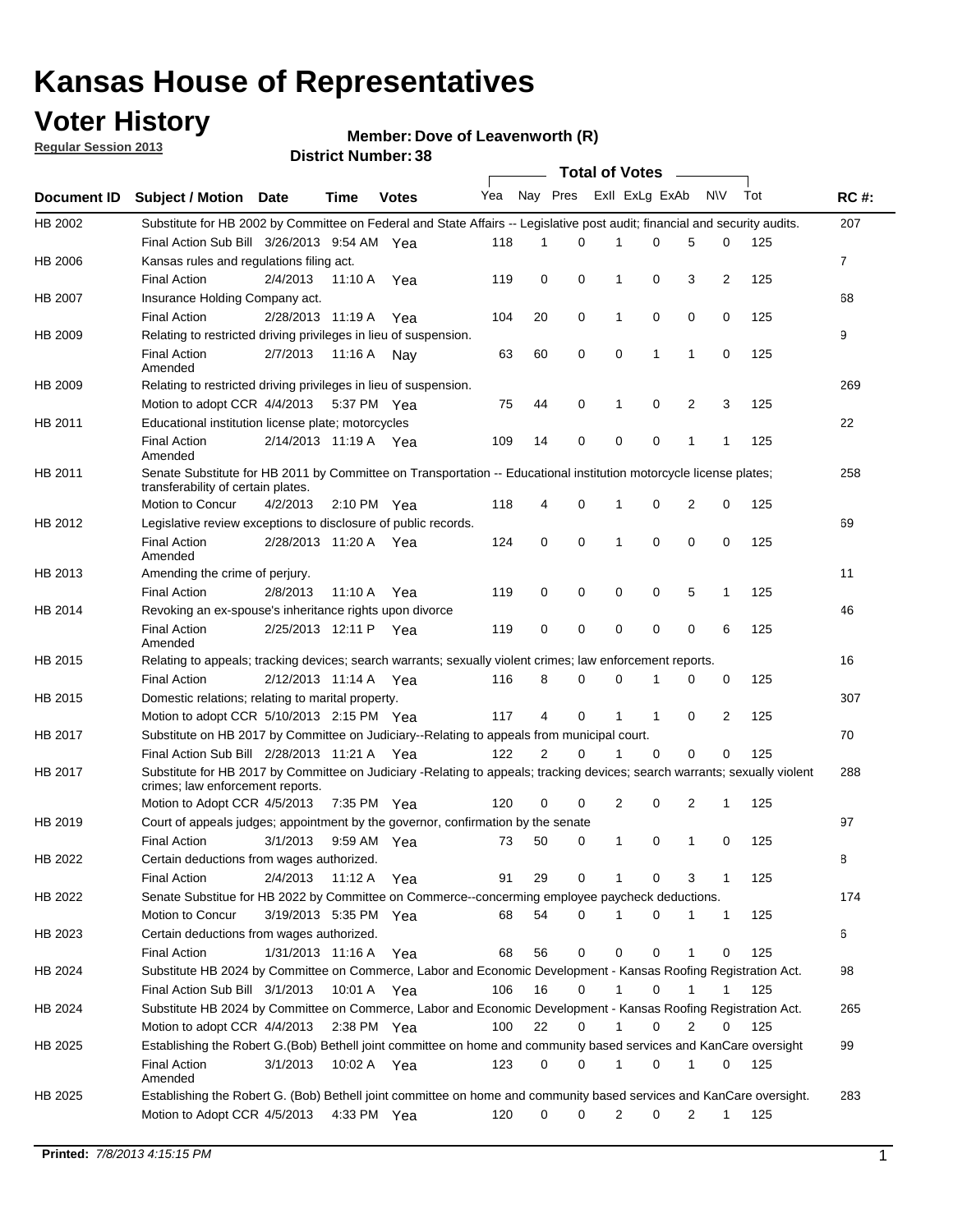### **Voter History**

**Member: Dove of Leavenworth (R)** 

**Regular Session 2013**

|             |                                                                                                                                                                                                                                                       |                       |         |              |     |                | <b>Total of Votes</b> |             |                |                |           |     |             |
|-------------|-------------------------------------------------------------------------------------------------------------------------------------------------------------------------------------------------------------------------------------------------------|-----------------------|---------|--------------|-----|----------------|-----------------------|-------------|----------------|----------------|-----------|-----|-------------|
| Document ID | <b>Subject / Motion Date</b>                                                                                                                                                                                                                          |                       | Time    | <b>Votes</b> | Yea | Nay Pres       |                       |             | Exll ExLg ExAb |                | <b>NV</b> | Tot | <b>RC#:</b> |
| HB 2028     | Providing for venue in Shawnee County District Court in certain forfeiture proceedings                                                                                                                                                                |                       |         |              |     |                |                       |             |                |                |           |     | 12          |
|             | <b>Final Action</b><br>Amended                                                                                                                                                                                                                        | 2/8/2013              |         | 11:12 A Yea  | 119 | 1              | $\Omega$              | $\mathbf 0$ | 0              | 5              | 0         | 125 |             |
| HB 2028     | Providing for venue in Shawnee County District Court in certain forfeiture proceedings                                                                                                                                                                | 3/25/2013 9:36 AM Yea |         |              | 120 | 0              | 0                     | 2           | 0              | 2              | 1         | 125 | 199         |
|             | Motion to Concur                                                                                                                                                                                                                                      |                       |         |              |     |                |                       |             |                |                |           |     |             |
| HB 2030     | Creating wounded warrior deer hunting permits for injured combat veterans.<br><b>Final Action</b>                                                                                                                                                     | 2/15/2013 11:16 A     |         | Yea          | 115 | 0              | 0                     | 2           | $\overline{2}$ | 3              | 3         | 125 | 25          |
| HB 2033     | Amended<br>Concerning the regulation of knives                                                                                                                                                                                                        |                       |         |              |     |                |                       |             |                |                |           |     | 143         |
|             | <b>Final Action</b>                                                                                                                                                                                                                                   | 3/7/2013              | 12:12 P | Yea          | 93  | 28             | 0                     | 1           | 0              | 3              | 0         | 125 |             |
| HB 2033     | Concerning the regulation of knives.                                                                                                                                                                                                                  |                       |         |              |     |                |                       |             |                |                |           |     | 270         |
|             | Motion to adopt CCR 4/4/2013                                                                                                                                                                                                                          |                       |         | 5:43 PM Yea  | 95  | 26             | 0                     |             | 0              | 3              | 0         | 125 |             |
| HB 2034     | Human trafficking; crimes of commercial sexual exploitation of a child, selling sexual relations, promoting the sale of sexual<br>relations and buying sexual relations; children in need of care; staff secure faciliies.                            |                       |         |              |     |                |                       |             |                |                |           |     | 17          |
|             | <b>Final Action</b><br>Amended                                                                                                                                                                                                                        | 2/12/2013 11:16 A Yea |         |              | 124 | $\Omega$       | 0                     | 0           | 1              | 0              | 0         | 125 |             |
| HB 2034     | S Sub for HB 2034 by Committee on Judiciary - Human trafficking; crimes of commercial sexual exploitation of a child, selling<br>sexual relations, promoting the sale of sexual relations and buying sexual relations; children in need of care;staff |                       |         |              |     |                |                       |             |                |                |           |     | 282         |
|             | Motion to Adopt CCR 4/5/2013 4:18 PM Yea                                                                                                                                                                                                              |                       |         |              | 120 | 0              | 0                     | 2           | 0              | $\overline{2}$ | 1         | 125 |             |
| HB 2035     | Cities; experience requirements for plumbers, electricians and certain mechanical contractors.                                                                                                                                                        |                       |         |              |     |                |                       |             |                |                |           |     | 29          |
|             | <b>Final Action</b>                                                                                                                                                                                                                                   | 2/18/2013 11:16 A     |         | Yea          | 117 | 2              | 0                     | 2           | 0              | 4              | 0         | 125 |             |
| HB 2037     | Public property; religious displays; other displays.                                                                                                                                                                                                  |                       |         |              |     |                |                       |             |                |                |           |     | 176         |
|             | <b>Final Action</b>                                                                                                                                                                                                                                   | 3/20/2013 10:27 A     |         | Yea          | 120 | 3              | 0                     | 1           | 0              | 1              | 0         | 125 |             |
| HB 2041     | Criminal history record information; definition; municipal court reporting; district court reporting.                                                                                                                                                 |                       |         |              |     |                |                       |             |                |                |           |     | 19          |
|             | <b>Final Action</b>                                                                                                                                                                                                                                   | 2/13/2013 11:23 A     |         | Yea          | 119 | 3              | 0                     | 0           | 0              | 3              | 0         | 125 |             |
| HB 2042     | Appraisal of property for taxation purposes; appeals; changes.                                                                                                                                                                                        |                       |         |              |     |                |                       |             |                |                |           |     | 158         |
|             | <b>Final Action</b><br>Amended                                                                                                                                                                                                                        | 3/18/2013 11:19 A     |         | Yea          | 109 | 12             | 0                     | 2           | 0              | 2              | 0         | 125 |             |
| HB 2043     | Aggravated battery; driving under the influence.                                                                                                                                                                                                      |                       |         |              |     |                |                       |             |                |                |           |     | 100         |
|             | <b>Final Action</b><br>Amended                                                                                                                                                                                                                        | 3/1/2013              |         | 10:03 A Yea  | 123 | 0              | 0                     |             | 0              | 1              | 0         | 125 |             |
| HB 2043     | Senate Substitute for HB 2043 by Committee on Judiciary - Attorney general; duties and responsibilities; notice of intent to<br>seek the death penalty.                                                                                               |                       |         |              |     |                |                       |             |                |                |           |     | 271         |
|             | Motion to adopt CCR 4/4/2013                                                                                                                                                                                                                          |                       |         | 5:48 PM Yea  | 121 | 0              | 0                     |             | 0              | 3              | 0         | 125 |             |
| HB 2044     | Increasing the penalty for a person who distributes a controlled substance that causes great bodily harm or death.                                                                                                                                    |                       |         |              |     |                |                       |             |                |                |           |     | 101         |
|             | <b>Final Action</b><br>Amended                                                                                                                                                                                                                        | 3/1/2013              | 10:05 A | Yea          | 112 | 11             | 0                     |             | 0              |                | 0         | 125 |             |
| HB 2047     | Requiring certain municipalities to vote to increase property tax revenues over previous year when such increase exceeds<br>inflation; publication.                                                                                                   |                       |         |              |     |                |                       |             |                |                |           |     | 186         |
|             | <b>Final Action</b><br>Amended                                                                                                                                                                                                                        | 3/21/2013 11:29 A Yea |         |              | 68  | 53             | 0                     |             | 0              | 3              | 0         | 125 |             |
| HB 2049     | Kansas department of agriculture; increasing certain fees and eliminating sunsets on various program fees.                                                                                                                                            |                       |         |              |     |                |                       |             |                |                |           |     | 59          |
|             | <b>Final Action</b><br>Amended                                                                                                                                                                                                                        | 2/27/2013 12:23 P Yea |         |              | 77  | 46             | 0                     | 1           | 0              | 1              | 0         | 125 |             |
| HB 2049     | Kansas department of agriculture; increasing certain fees; concerning sunsets on various program fees.                                                                                                                                                |                       |         |              |     |                |                       |             |                |                |           |     | 324         |
|             | Motion to adopt CCR 6/2/2013                                                                                                                                                                                                                          |                       | 12:28 A | Yea          | 45  | 64             | 0                     |             | 0              | 6              | 9         | 125 |             |
| HB 2050     | Agriculture; agricultural chemical registration; pesticide business liablity insurance; repeal of the Kansas agricultural liming<br>materials act.                                                                                                    |                       |         |              |     |                |                       |             |                |                |           |     | 60          |
|             | <b>Final Action</b><br>Amended                                                                                                                                                                                                                        | 2/27/2013 12:25 P     |         | Yea          | 103 | 20             | 0                     | 1           | 0              | 1              | 0         | 125 |             |
| HB 2051     | Substitute for HB 2051 by Committee on Agriculture and Natural Resources--Amending provisions relating to dams,<br>obstructions, sstreams and water flex accounts and transfer permits.                                                               |                       |         |              |     |                |                       |             |                |                |           |     | 50          |
|             | Final Action Sub Bill 2/26/2013 2:12 PM Yea                                                                                                                                                                                                           |                       |         |              | 117 | $\overline{c}$ | 0                     | 0           | 0              | 0              | 6         | 125 |             |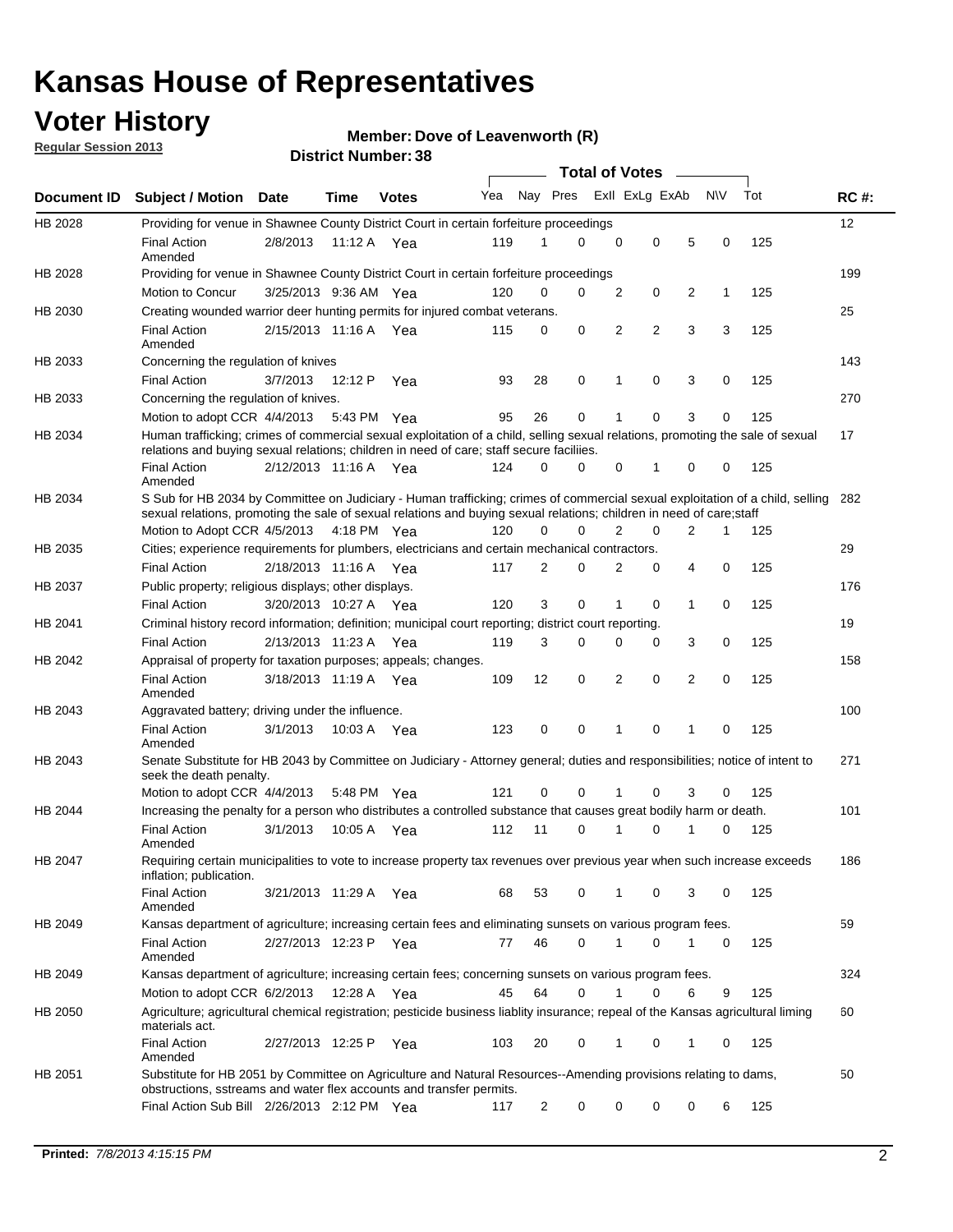### **Voter History**

**Member: Dove of Leavenworth (R)** 

**Regular Session 2013**

|                |                                                                                                                                                                                                                                          |                       |             |              |              |                |          | <b>Total of Votes</b> |                |                |                |     |             |
|----------------|------------------------------------------------------------------------------------------------------------------------------------------------------------------------------------------------------------------------------------------|-----------------------|-------------|--------------|--------------|----------------|----------|-----------------------|----------------|----------------|----------------|-----|-------------|
| Document ID    | <b>Subject / Motion Date</b>                                                                                                                                                                                                             |                       | Time        | <b>Votes</b> | Yea          | Nay Pres       |          | Exll ExLg ExAb        |                |                | N\V            | Tot | <b>RC#:</b> |
| HB 2052        | Discharging a firearm inside or into a city; unlawful acts; exceptions.                                                                                                                                                                  |                       |             |              |              |                |          |                       |                |                |                |     | 155         |
|                | <b>Final Action</b><br>Amended                                                                                                                                                                                                           | 3/14/2013 11:20 A     |             | Yea          | 121          | $\overline{2}$ | 0        | 0                     | 0              | 2              | 0              | 125 |             |
| HB 2052        | Senate Substitute for HB 2052 by Committee on Federal and State Affairs - Concerning firearms; personal and family<br>protection act; concealed handguns in public building; other changes; unlawful discharge of a firearm inside city. |                       |             |              |              |                |          |                       |                |                |                |     | 300         |
|                | Motion to Adopt CCR 4/5/2013 10:24 P Yea                                                                                                                                                                                                 |                       |             |              | 104          | 16             | 0        | 2                     | $\Omega$       | 2              | $\mathbf{1}$   | 125 |             |
| HB 2055        | Personal and Familly Protection Act; public buildings; adequate security.                                                                                                                                                                |                       |             |              |              |                |          |                       |                |                |                |     | 156         |
|                | <b>Final Action</b><br>Amended                                                                                                                                                                                                           | 3/14/2013 11:26 A Yea |             |              | 84           | 38             | 0        | $\Omega$              | $\Omega$       | 2              | $\mathbf{1}$   | 125 |             |
| <b>HB 2057</b> | Concerning property taxation; relating to county appraisers; appointing interim appraiser.                                                                                                                                               |                       |             |              |              |                |          |                       |                |                |                |     | 208         |
|                | <b>Final Action</b>                                                                                                                                                                                                                      | 3/26/2013 9:55 AM Yea |             |              | 119          | 0              | $\Omega$ | 1                     | 0              | 5              | 0              | 125 |             |
| HB 2058        | Taxation of helium and certain other gases under mineral severance tax, and prohibition of certain refunds related thereto.                                                                                                              |                       |             |              |              |                |          |                       |                |                |                |     | 159         |
|                | <b>Final Action</b>                                                                                                                                                                                                                      | 3/18/2013 11:21 A     |             | Yea          | 119          | 2              | $\Omega$ | 2                     | 0              | 2              | 0              | 125 |             |
| HB 2059        | Income tax deductions and modifications and severance tax exemptions; basis of partner's interest and shareholder's stock;<br>statutory clarification.                                                                                   |                       |             |              |              |                |          |                       |                |                |                |     | 14          |
|                | <b>Final Action</b><br>Amended                                                                                                                                                                                                           | 2/11/2013 11:42 A     |             | Yea          | 122          | $\overline{2}$ | 0        | 0                     | 0              | 1              | 0              | 125 |             |
| HB 2059        | Income tax deductions and modifications and severance tax exemptions; basis of partner's interest and shareholder's stock;<br>statutory clarification.                                                                                   |                       |             |              |              |                |          |                       |                |                |                |     | 293         |
|                | Motion to Concur                                                                                                                                                                                                                         | 4/5/2013 8:14 PM Nav  |             |              | $\mathbf{0}$ | 120            | 0        | 2                     | 0              | 2              | 1              | 125 |             |
| HB 2059        | Income tax rates, deductions and credits; rural opportunity zones; sales tax rates and distribution of revenue; severance tax;<br>and property tax exemptions for IRB property and property damaged by natural disaster.                 |                       |             |              |              |                |          |                       |                |                |                |     | 322         |
|                | Motion to adopt CCR $6/2/2013$ 12:11 A Yea                                                                                                                                                                                               |                       |             |              | 69           | 45             | 0        | $\mathbf{1}$          | 0              | 6              | 4              | 125 |             |
| HB 2060        | Prohibiting certain confined persons from receiving food sales tax refunds and homestead property tax refunds.                                                                                                                           |                       |             |              |              |                |          |                       |                |                |                |     | 10          |
|                | <b>Final Action</b><br>Amended                                                                                                                                                                                                           | 2/7/2013              | 11:18 A     | Yea          | 123          | 0              | $\Omega$ | 0                     | 1              | 1              | 0              | 125 |             |
| HB 2065        | Creating the crime of home improvement fraud.                                                                                                                                                                                            |                       |             |              |              |                |          |                       |                |                |                |     | 20          |
|                | <b>Final Action</b><br>Amended                                                                                                                                                                                                           | 2/13/2013 11:26 A Yea |             |              | 106          | 16             | 0        | $\Omega$              | 0              | 3              | 0              | 125 |             |
| <b>HB 2066</b> | Physical therapists; evaluation and treatment of patients.                                                                                                                                                                               |                       |             |              |              |                |          |                       |                |                |                |     | 26          |
|                | <b>Final Action</b><br>Amended                                                                                                                                                                                                           | 2/15/2013 11:18 A Yea |             |              | 98           | 16             | 0        | 2                     | $\overline{2}$ | 3              | $\overline{4}$ | 125 |             |
| HB 2067        | Board of nursing; assistant attorneys general.                                                                                                                                                                                           |                       |             |              |              |                |          |                       |                |                |                |     | 15          |
|                | <b>Final Action</b>                                                                                                                                                                                                                      | 2/11/2013 11:44 A Yea |             |              | 123          | 1              | 0        | 0                     | 0              | 1              | 0              | 125 |             |
| HB 2069        | Public policy; certain city ordinances and county resolutions declared void.                                                                                                                                                             |                       |             |              |              |                |          |                       |                |                |                |     | 102         |
|                | <b>Final Action</b><br>Amended                                                                                                                                                                                                           | 3/1/2013              | 10:06 A     | Yea          | 92           | 31             | 0        | 1                     | 0              | $\mathbf{1}$   | 0              | 125 |             |
| HB 2069        | Public policy; certain city ordinances and county resolutions declared void.                                                                                                                                                             |                       |             |              |              |                |          |                       |                |                |                |     | 292         |
|                | Motion to Concur                                                                                                                                                                                                                         | 4/5/2013 8:04 PM Yea  |             |              | 88           | 32             | 0        | 2                     | 0              | 2              |                | 125 |             |
| HB 2070        | Appearance bond conditions; surety and bounty hunter regulation.                                                                                                                                                                         |                       |             |              |              |                |          |                       |                |                |                |     | 103         |
|                | <b>Final Action</b><br>Amended                                                                                                                                                                                                           | 3/1/2013              |             | 10:08 A Yea  | 122          | $\mathbf{1}$   | 0        | $\mathbf{1}$          | 0              | $\mathbf{1}$   | 0              | 125 |             |
| HB 2074        | Cities and counties; solid waste disposal areas; restrictions.                                                                                                                                                                           |                       |             |              |              |                |          |                       |                |                |                |     | 139         |
|                | <b>Emergency Final</b><br><b>Action Amend</b>                                                                                                                                                                                            | 3/1/2013              | 1:11 PM Yea |              | 102          | 19             | 0        | 1                     | 0              | 1              | $\overline{2}$ | 125 |             |
| HB 2075        | Cities; qualifications and rehabilitation of abandoned property.                                                                                                                                                                         |                       |             |              |              |                |          |                       |                |                |                |     | 61          |
|                | <b>Final Action</b><br>Amended                                                                                                                                                                                                           | 2/27/2013 12:27 P Yea |             |              | 72           | 51             | 0        | $\mathbf{1}$          | 0              | $\mathbf{1}$   | 0              | 125 |             |
| HB 2077        | Granting professional licenses to military service members.                                                                                                                                                                              |                       |             |              |              |                |          |                       |                |                |                |     | 51          |
|                | <b>Final Action</b><br>Amended                                                                                                                                                                                                           | 2/26/2013 2:13 PM Yea |             |              | 119          | 0              | 0        | $\overline{c}$        | 0              | $\overline{c}$ | $\overline{c}$ | 125 |             |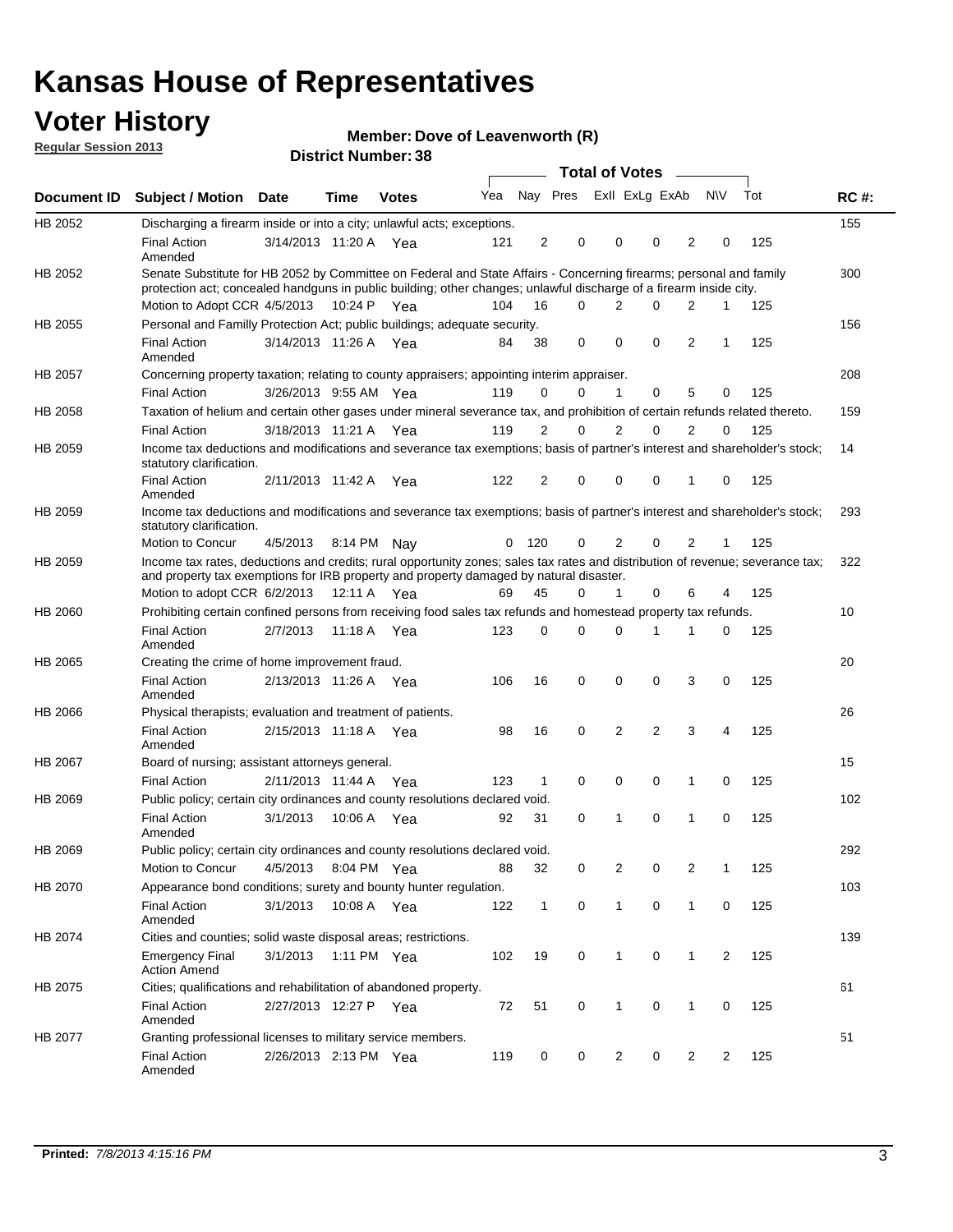### **Voter History**

**Member: Dove of Leavenworth (R)** 

**Regular Session 2013**

|                    |                                                                                                                                                                                                       |                       |             | טט, וסעווווטקו, טע |              |              |   | <b>Total of Votes</b> |             | $\sim$         |             |     |             |
|--------------------|-------------------------------------------------------------------------------------------------------------------------------------------------------------------------------------------------------|-----------------------|-------------|--------------------|--------------|--------------|---|-----------------------|-------------|----------------|-------------|-----|-------------|
| <b>Document ID</b> | <b>Subject / Motion Date</b>                                                                                                                                                                          |                       | <b>Time</b> | <b>Votes</b>       | Yea Nay Pres |              |   | Exll ExLg ExAb        |             |                | <b>NV</b>   | Tot | <b>RC#:</b> |
| HB 2078            | Authorizing certain licensing boards to accept education, training or experience completed in the military towards licensure in<br>this state.                                                        |                       |             |                    |              |              |   |                       |             |                |             |     | 52          |
|                    | <b>Final Action</b><br>Amended                                                                                                                                                                        | 2/26/2013 2:14 PM Yea |             |                    | 119          | 0            | 0 | 2                     | 0           | 2              | 2           | 125 |             |
| HB 2078            | Authorizing certain licensing boards to accept education, training or experience of military service members towards obtaining 275<br>licensure in this state.                                        |                       |             |                    |              |              |   |                       |             |                |             |     |             |
|                    | Motion to adopt CCR 4/5/2013                                                                                                                                                                          |                       | 11:42 A     | Yea                | 120          | 0            | 0 | $\overline{2}$        | 0           | 3              | 0           | 125 |             |
| HB 2081            | Forfeiture of property related to violations of certain criminal acts.                                                                                                                                |                       |             |                    |              |              |   |                       |             |                |             |     | 18          |
|                    | <b>Final Action</b><br>Amended                                                                                                                                                                        | 2/12/2013 11:17 A Yea |             |                    | 124          | 0            | 0 | $\Omega$              | 1           | 0              | 0           | 125 |             |
| HB 2081            | Forfeiture of property related to violations of certain criminal acts.                                                                                                                                |                       |             |                    |              |              |   |                       |             |                |             |     | 306         |
|                    | Motion to adopt CCR 5/10/2013 10:38 A                                                                                                                                                                 |                       |             | Yea                | 121          | 0            | 0 | 1                     | 1           | 2              | 0           | 125 |             |
| HB 2083            | Public employees relations boards; assessment of certain costs.                                                                                                                                       |                       |             |                    |              |              |   |                       |             |                |             |     | 104         |
|                    | <b>Final Action</b><br>Amended                                                                                                                                                                        | 3/1/2013              | 10:09 A     | Yea                | 87           | 36           | 0 | 1                     | $\mathbf 0$ | 1              | $\mathbf 0$ | 125 |             |
| HB 2084            | Tax credits for community services contributions; youth apprenticeship and entrepreneurship.                                                                                                          |                       |             |                    |              |              |   |                       |             |                |             |     | 105         |
|                    | <b>Final Action</b><br>Amended                                                                                                                                                                        | 3/1/2013              | 10:11 A     | Yea                | 120          | 3            | 0 | 1                     | $\mathbf 0$ | 1              | 0           | 125 |             |
| HB 2084            | Tax credits for community services contributions; youth apprenticeship and entrepreneurship.                                                                                                          |                       |             |                    |              |              |   |                       |             |                |             |     | 316         |
|                    | Sub Motion to Concur 5/24/2013 9:33 AM ExAb                                                                                                                                                           |                       |             |                    | 5            | 109          | 0 |                       | $\Omega$    | 9              | 1           | 125 |             |
| HB 2086            | Eligible infrastructure costs for tax increment financing and community improvement districts; bond repayment tax revenue<br>pledge requirements.                                                     |                       |             |                    |              |              |   |                       |             |                |             |     | 160         |
|                    | <b>Final Action</b>                                                                                                                                                                                   | 3/18/2013 11:24 A     |             | Yea                | 61           | 60           | 0 | 2                     | 0           | $\overline{2}$ | 0           | 125 |             |
| HB 2086            | Eligible infrastructure costs for tax increment financing and community improvement districts; bond repayment tax revenue<br>pledge requirements.                                                     |                       |             |                    |              |              |   |                       |             |                |             |     | 173         |
|                    | <b>Final Action</b>                                                                                                                                                                                   | 3/19/2013 5:25 PM Yea |             |                    | 81           | 41           | 0 | 1                     | 0           | 1              | 1           | 125 |             |
| HB 2091            | Publication of delinguent personal property tax statements.                                                                                                                                           |                       |             |                    |              |              |   |                       |             |                |             |     | 161         |
|                    | <b>Final Action</b><br>Amended                                                                                                                                                                        | 3/18/2013 11:25 A     |             | Yea                | 81           | 40           | 0 | 2                     | 0           | $\overline{2}$ | 0           | 125 |             |
| HB 2093            | Amending the crime of identity theft.                                                                                                                                                                 |                       |             |                    |              |              |   |                       |             |                |             |     | 106         |
|                    | <b>Final Action</b><br>Amended                                                                                                                                                                        | 3/1/2013              | 10:12 A     | Yea                | 123          | 0            | 0 | 1                     | $\Omega$    | 1              | 0           | 125 |             |
| HB 2093            | Senate Substitute for HB 2093 by Committee on Judiciary - Identity theft and identity fraud; unlawful acts concerning<br>computers; DNA testing and exculpatory evidence; murder in the first degree. |                       |             |                    |              |              |   |                       |             |                |             |     | 289         |
|                    | Motion to Adopt CCR 4/5/2013 7:49 PM Yea                                                                                                                                                              |                       |             |                    | 118          | 2            | 0 | 2                     | 0           | 2              | 1           | 125 |             |
| HB 2094            | Student electronic privacy at public and private postsecondary educational institutions.                                                                                                              |                       |             |                    |              |              |   |                       |             |                |             |     | 164         |
|                    | <b>Final Action</b><br>Amended                                                                                                                                                                        | 3/19/2013 10:33 A     |             | Yea                | 123          | 0            | 0 | 1                     | 0           | 1              | 0           | 125 |             |
| HB 2096            | Local governmental entities and investment of public moneys.                                                                                                                                          |                       |             |                    |              |              |   |                       |             |                |             |     | 23          |
|                    | <b>Final Action</b>                                                                                                                                                                                   | 2/14/2013 11:21 A     |             | Yea                | 123          | 0            | 0 | 0                     | 0           | 1              | 1           | 125 |             |
| HB 2099            | Insurance- updating certain statutory references.                                                                                                                                                     |                       |             |                    |              |              |   |                       |             |                |             |     | 71          |
|                    | <b>Final Action</b><br>Amended                                                                                                                                                                        | 2/28/2013 11:23 A     |             | Yea                | 124          | 0            | 0 | 1                     | 0           | 0              | 0           | 125 |             |
| HB 2101            | Interstate transmission siting compact.                                                                                                                                                               |                       |             |                    |              |              |   |                       |             |                |             |     | 209         |
|                    | <b>Final Action</b><br>Amended                                                                                                                                                                        | 3/26/2013 9:56 AM Yea |             |                    | 118          | $\mathbf{1}$ | 0 | 1                     | 0           | 5              | 0           | 125 |             |
| HB 2105            | Substitute HB 2105 by Committee on Commerce, Labor and Economic Development - Employment security law.                                                                                                |                       |             |                    |              |              |   |                       |             |                |             |     | 107         |
|                    | Final Action Sub Bill 3/1/2013                                                                                                                                                                        |                       | 10:13 A Yea |                    | 88           | 35           | 0 |                       | 0           | 1              | 0           | 125 |             |
| HB 2105            | Substitute HB 2105 by Committee on Commerce, Labor and Economic Development - Employment security law.                                                                                                |                       |             |                    |              |              |   |                       |             |                |             |     | 298         |
|                    | Motion to adopt CCR 4/5/2013                                                                                                                                                                          |                       | 9:46 PM Yea |                    | 89           | 31           | 0 | 2                     | 0           | 2              | 1           | 125 |             |
| HB 2106            | Portable electronics insurance act.                                                                                                                                                                   |                       |             |                    |              |              |   |                       |             |                |             |     | 133         |
|                    | <b>Emergency Final</b><br>Action                                                                                                                                                                      | 3/1/2013              | 1:03 PM Yea |                    | 117          | 4            | 0 | $\mathbf{1}$          | 0           | 1              | 2           | 125 |             |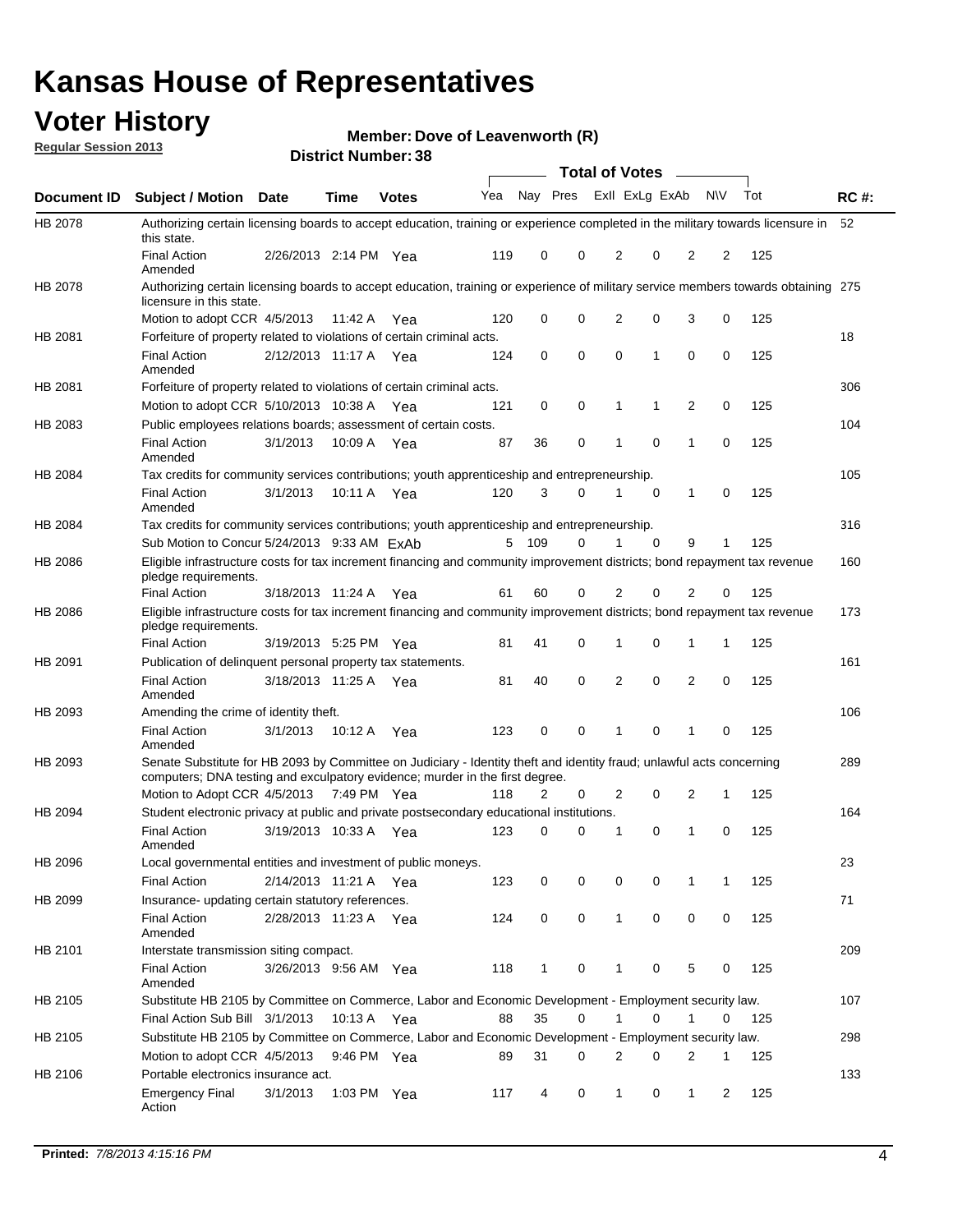### **Voter History**

**Member: Dove of Leavenworth (R)** 

**Regular Session 2013**

|             |                                                                                                                                                                                                                                                                      |                       | PIJU IVI INUHIDGI . JU |              |     |              | <b>Total of Votes</b> |                |   | $\sim$         |                |     |             |
|-------------|----------------------------------------------------------------------------------------------------------------------------------------------------------------------------------------------------------------------------------------------------------------------|-----------------------|------------------------|--------------|-----|--------------|-----------------------|----------------|---|----------------|----------------|-----|-------------|
| Document ID | <b>Subject / Motion Date</b>                                                                                                                                                                                                                                         |                       | <b>Time</b>            | <b>Votes</b> | Yea | Nay Pres     |                       | Exll ExLg ExAb |   |                | <b>NV</b>      | Tot | <b>RC#:</b> |
| HB 2107     | Insurance; enacting the electronic notice and document act.                                                                                                                                                                                                          |                       |                        |              |     |              |                       |                |   |                |                |     | 134         |
|             | <b>Emergency Final</b><br><b>Action Amend</b>                                                                                                                                                                                                                        | 3/1/2013              | 1:04 PM Yea            |              | 121 | 0            | 0                     | 1              | 0 | 1              | 2              | 125 |             |
| HB 2107     | Insurance; enacting the electronic notice and document act, return of premiums separate from the notice of adverse<br>underwriting decision, statutory updates, uninsurable health plan increase in lifetime limit, mandate lite, certain company<br>dividend plans. |                       |                        |              |     |              |                       |                |   |                |                |     | 281         |
|             | Motion to Adopt CCR 4/5/2013                                                                                                                                                                                                                                         |                       | 4:06 PM Yea            |              | 69  | 50           | 0                     | 2              | 0 | 3              | $\mathbf{1}$   | 125 |             |
| HB 2109     | School finance; military pupil count.                                                                                                                                                                                                                                |                       |                        |              |     |              |                       |                |   |                |                |     | 108         |
|             | <b>Final Action</b>                                                                                                                                                                                                                                                  | 3/1/2013              | 10:15 A                | Yea          | 104 | 19           | 0                     | 1              | 0 | $\mathbf{1}$   | 0              | 125 |             |
| HB 2109     | Enacting the Kansas children's protection act.                                                                                                                                                                                                                       |                       |                        |              |     |              |                       |                |   |                |                |     | 277         |
|             | Motion to Adopt CCR 4/5/2013                                                                                                                                                                                                                                         |                       | 12:31 P Yea            |              | 116 | 2            | 0                     | $\overline{2}$ | 0 | 3              | 2              | 125 |             |
| HB 2112     | Campaign finance; transfer of campaign money to another candidacy.                                                                                                                                                                                                   |                       |                        |              |     |              |                       |                |   |                |                |     | 72          |
|             | <b>Final Action</b><br>Amended                                                                                                                                                                                                                                       | 2/28/2013 11:25 A Yea |                        |              | 95  | 29           | 0                     | 1              | 0 | 0              | 0              | 125 |             |
| HB 2114     | Debt setoff; collection assistance fee.                                                                                                                                                                                                                              |                       |                        |              |     |              |                       |                |   |                |                |     | 21          |
|             | <b>Final Action</b>                                                                                                                                                                                                                                                  | 2/13/2013 11:34 A     |                        | Nay          | 90  | 32           | 0                     | 0              | 0 | 3              | 0              | 125 |             |
| HB 2115     | Relating to the employment of retired judges and justices.                                                                                                                                                                                                           |                       |                        |              |     |              |                       |                |   |                |                |     | 73          |
|             | <b>Final Action</b>                                                                                                                                                                                                                                                  | 2/28/2013 11:27 A     |                        | Yea          | 124 | 0            | 0                     | 1              | 0 | 0              | 0              | 125 |             |
| HB 2115     | Courts; employment of retired judges and justices; court debt setoff.                                                                                                                                                                                                |                       |                        |              |     |              |                       |                |   |                |                |     | 309         |
|             | Motion to Adopt CCR 5/14/2013 2:14 PM Yea                                                                                                                                                                                                                            |                       |                        |              | 100 | 13           | 0                     | 1              | 0 | 9              | 2              | 125 |             |
| HB 2118     | Preservation of historic property; environs authority deleted.                                                                                                                                                                                                       |                       |                        |              |     |              |                       |                |   |                |                |     | 62          |
|             | <b>Final Action</b>                                                                                                                                                                                                                                                  | 2/27/2013 12:30 P     |                        | Yea          | 99  | 24           | 0                     | 1              | 0 | 1              | 0              | 125 |             |
| HB 2120     | Updating provisions relating to the Kansas bureau of investigations DNA database.                                                                                                                                                                                    |                       |                        |              |     |              |                       |                |   |                |                |     | 109         |
|             | <b>Final Action</b><br>Amended                                                                                                                                                                                                                                       | 3/1/2013              | 10:16 A                | Yea          | 121 | 2            | 0                     | 1              | 0 | 1              | 0              | 125 |             |
| HB 2120     | Updating provisions relating to DNA collection and DNA evidence; amending the definition of a bet for purposes of the Kansas 302<br>criminal code; sentencing for possession of a firearm during a drug felony                                                       |                       |                        |              |     |              |                       |                |   |                |                |     |             |
|             | Motion to adopt CCR 5/9/2013 11:32 A                                                                                                                                                                                                                                 |                       |                        | Nav          | 74  | 49           | 0                     | 1              | 0 | $\mathbf 1$    | 0              | 125 |             |
| HB 2122     | Real estate brokers and salespersons; licensing requirements; sales transaction requirements.                                                                                                                                                                        |                       |                        |              |     |              |                       |                |   |                |                |     | 37          |
|             | <b>Final Action</b><br>Amended                                                                                                                                                                                                                                       | 2/20/2013 11:13 A Yea |                        |              | 121 | 1            | 0                     |                | 0 | 2              | 0              | 125 |             |
| HB 2125     | Increasing real estate broker's and salesperson's license fees.                                                                                                                                                                                                      |                       |                        |              |     |              |                       |                |   |                |                |     | 38          |
|             | <b>Final Action</b>                                                                                                                                                                                                                                                  | 2/20/2013 12:16 P     |                        | Yea          | 71  | 50           | 1                     | 0              | 0 | 0              | 3              | 125 |             |
| HB 2128     | Open records act; exceptions.                                                                                                                                                                                                                                        |                       |                        |              |     |              |                       |                |   |                |                |     | 74          |
|             | <b>Final Action</b><br>Amended                                                                                                                                                                                                                                       | 2/28/2013 11:28 A     |                        | Yea          | 124 | 0            | 0                     | 1              | 0 | 0              | 0              | 125 |             |
| HB 2128     | Open records act; exceptions.                                                                                                                                                                                                                                        |                       |                        |              |     |              |                       |                |   |                |                |     | 259         |
|             | Motion to Concur                                                                                                                                                                                                                                                     | 4/3/2013              | 10:29 A                | Yea          | 119 | 0            | 0                     | 1              | 0 | 3              | 2              | 125 |             |
| HB 2130     | Elections; petition circulators.                                                                                                                                                                                                                                     |                       |                        |              |     |              |                       |                |   |                |                |     | 30          |
|             | <b>Final Action</b>                                                                                                                                                                                                                                                  | 2/18/2013 11:17 A     |                        | Yea          | 118 | $\mathbf{1}$ | 0                     | $\overline{c}$ | 0 | 4              | 0              | 125 |             |
| HB 2135     | Property tax exemption; military housing.                                                                                                                                                                                                                            |                       |                        |              |     |              |                       |                |   |                |                |     | 162         |
|             | <b>Final Action</b>                                                                                                                                                                                                                                                  | 3/18/2013 11:27 A     |                        | Yea          | 117 | 4            | 0                     | $\overline{2}$ | 0 | $\overline{2}$ | 0              | 125 |             |
| HB 2138     | Repealing statutes related to oil and gas.                                                                                                                                                                                                                           |                       |                        |              |     |              |                       |                |   |                |                |     | 53          |
|             | <b>Final Action</b><br>Amended                                                                                                                                                                                                                                       | 2/26/2013 2:16 PM Yea |                        |              | 119 | 0            | 0                     | $\overline{2}$ | 0 | $\overline{2}$ | $\overline{2}$ | 125 |             |
| HB 2139     | Canceled warrants.                                                                                                                                                                                                                                                   |                       |                        |              |     |              |                       |                |   |                |                |     | 75          |
|             | <b>Final Action</b><br>Amended                                                                                                                                                                                                                                       | 2/28/2013 11:30 A     |                        | Yea          | 99  | 25           | 0                     | 1              | 0 | 0              | 0              | 125 |             |
| HB 2139     | Canceled warrants.                                                                                                                                                                                                                                                   |                       |                        |              |     |              |                       |                |   |                |                |     | 266         |
|             | Motion to Concur                                                                                                                                                                                                                                                     | 4/4/2013              | 2:40 PM Yea            |              | 114 | 8            | 0                     | 1              | 0 | 2              | 0              | 125 |             |
| HB 2140     | Repealing K.S.A. 72-60b03                                                                                                                                                                                                                                            |                       |                        |              |     |              |                       |                |   |                |                |     | 39          |
|             | <b>Final Action</b>                                                                                                                                                                                                                                                  | 2/20/2013 12:17 P     |                        | Yea          | 122 | 0            | 0                     | 0              | 0 | 0              | 3              | 125 |             |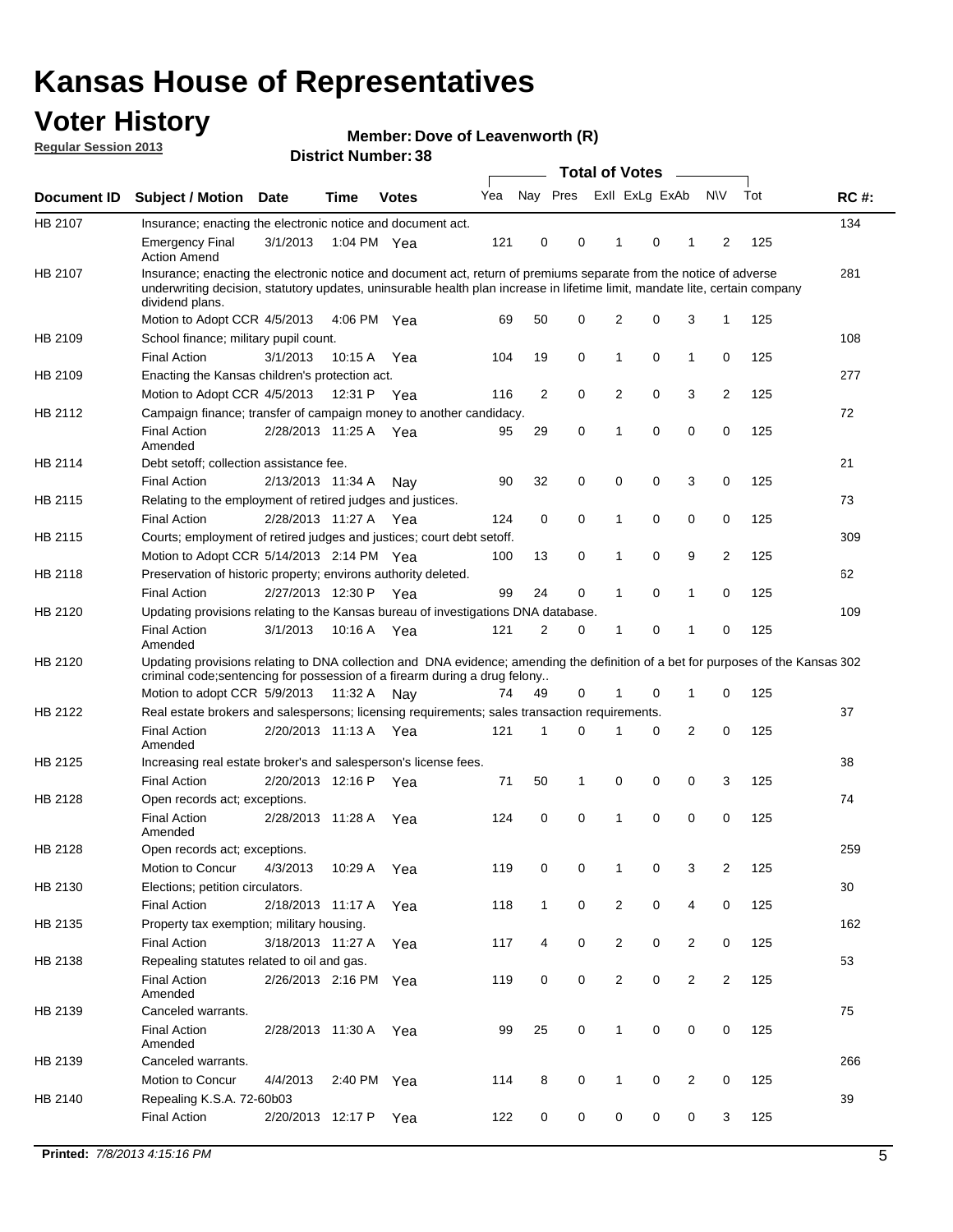### **Voter History**

**Member: Dove of Leavenworth (R)** 

**Regular Session 2013**

|             |                                                                                                                                              |          |                       |              |     |             | <b>Total of Votes</b>   |              |   | $\sim 100$ m $^{-1}$ |           |     |             |
|-------------|----------------------------------------------------------------------------------------------------------------------------------------------|----------|-----------------------|--------------|-----|-------------|-------------------------|--------------|---|----------------------|-----------|-----|-------------|
| Document ID | <b>Subject / Motion Date</b>                                                                                                                 |          | Time                  | <b>Votes</b> | Yea |             | Nay Pres ExII ExLg ExAb |              |   |                      | <b>NV</b> | Tot | <b>RC#:</b> |
| HB 2141     | Repealer; elections process for certain unified school districts.                                                                            |          |                       |              |     |             |                         |              |   |                      |           |     | 24          |
|             | <b>Final Action</b>                                                                                                                          |          | 2/14/2013 11:23 A Yea |              | 123 | 0           | 0                       | 0            | 0 | 1                    | 1         | 125 |             |
| HB 2142     | Certain educational statutes concerning USD land transfers and higher education loan and grant programs.                                     |          |                       |              |     |             |                         |              |   |                      |           |     | 40          |
|             | <b>Final Action</b>                                                                                                                          |          | 2/20/2013 12:19 P Yea |              | 122 | 0           | 0                       | $\Omega$     | 0 | $\Omega$             | 3         | 125 |             |
| HB 2143     | Repealing outdated provisions relating to the purchase of certain real estate by the department of corrections.                              |          |                       |              |     |             |                         |              |   |                      |           |     | 34          |
|             | <b>Final Action</b>                                                                                                                          |          | 2/20/2013 11:09 A Yea |              | 122 | 0           | 0                       | 1            | 0 | $\overline{2}$       | 0         | 125 |             |
| HB 2144     | Repealing unnecessary statutes relating to juveniles.                                                                                        |          |                       |              |     |             |                         |              |   |                      |           |     | 76          |
|             | <b>Final Action</b>                                                                                                                          |          | 2/28/2013 11:32 A Yea |              | 124 | $\mathbf 0$ | 0                       | 1            | 0 | 0                    | 0         | 125 |             |
| HB 2145     | Repealing K.S.A. 75-5028; concerning the sale of real estate by the secretary of transportation.                                             |          |                       |              |     |             |                         |              |   |                      |           |     | 35          |
|             | <b>Final Action</b>                                                                                                                          |          | 2/20/2013 11:11 A Yea |              | 122 | 0           | 0                       | 1            | 0 | 2                    | 0         | 125 |             |
| HB 2146     | Repealing the cancer drug repository program K.S.A. 2012 Supp. 65-1664 through 65-1667 and amending K.S.A. 2012 Supp. 77<br>65-1636.         |          |                       |              |     |             |                         |              |   |                      |           |     |             |
|             | <b>Final Action</b>                                                                                                                          |          | 2/28/2013 11:33 A     | Yea          | 124 | 0           | 0                       | 1            | 0 | 0                    | 0         | 125 |             |
| HB 2147     | Repealer; use of metric system on certain road signs and markers, moving of heavy vehicles on bridges or culverts, interstate 94<br>bridges. |          |                       |              |     |             |                         |              |   |                      |           |     |             |
|             | <b>Final Action</b>                                                                                                                          | 3/1/2013 |                       | 9:52 AM Yea  | 123 | $\mathbf 0$ | 0                       |              | 0 | 1                    | 0         | 125 |             |
| HB 2148     | Repealers; postsecondary education scholarship provisions.                                                                                   |          |                       |              |     |             |                         |              |   |                      |           |     | 41          |
|             | <b>Final Action</b>                                                                                                                          |          | 2/20/2013 12:21 P     | Yea          | 106 | 16          | 0                       | $\mathbf 0$  | 0 | $\mathbf 0$          | 3         | 125 |             |
| HB 2149     | Repealers; postsecondary education student loans and tuition grants.                                                                         |          |                       |              |     |             |                         |              |   |                      |           |     | 42          |
|             | <b>Final Action</b>                                                                                                                          |          | 2/20/2013 12:22 P     | Yea          | 108 | 14          | 0                       | 0            | 0 | $\Omega$             | 3         | 125 |             |
| HB 2149     | Repealing a \$500,000 transfer from highway patrol training center fund to the state general fund.                                           |          |                       |              |     |             |                         |              |   |                      |           |     | 314         |
|             | Motion to Concur                                                                                                                             |          | 5/23/2013 10:22 A Yea |              | 113 | 0           | 0                       |              | 0 | 8                    | 3         | 125 |             |
| HB 2150     | Repealers; workforce development loan program act.                                                                                           |          |                       |              |     |             |                         |              |   |                      |           |     | 78          |
|             | <b>Final Action</b>                                                                                                                          |          | 2/28/2013 11:34 A Yea |              | 94  | 30          | 0                       | 1            | 0 | 0                    | 0         | 125 |             |
| HB 2150     | Senate Substitute for HB 2150 by Committee on Commerce--Concerning the Kansas employment first oversight commission.                         |          |                       |              |     |             |                         |              |   |                      |           |     | 267         |
|             | Motion to Concur                                                                                                                             |          | 4/4/2013 2:44 PM Yea  |              | 110 | 12          | 0                       | 1            | 0 | 2                    | 0         | 125 |             |
| HB 2151     | Repealers; report on medically underserved areas of the state.                                                                               |          |                       |              |     |             |                         |              |   |                      |           |     | 63          |
|             | <b>Final Action</b>                                                                                                                          |          | 2/27/2013 12:31 P     | Yea          | 123 | 0           | 0                       | 1            | 0 | 1                    | 0         | 125 |             |
| HB 2152     | Repealer: uniform land sales practices act.                                                                                                  |          |                       |              |     |             |                         |              |   |                      |           |     | 36          |
|             | <b>Final Action</b>                                                                                                                          |          | 2/20/2013 11:12 A     | Yea          | 122 | 0           | 0                       | 1            | 0 | 2                    | 0         | 125 |             |
| HB 2153     | Unused medications act; dontating entities.                                                                                                  |          |                       |              |     |             |                         |              |   |                      |           |     | 64          |
|             | <b>Final Action</b><br>Amended                                                                                                               |          | 2/27/2013 12:33 P     | Yea          | 123 | 0           | 0                       | 1            | 0 | 1                    | 0         | 125 |             |
| HB 2154     | Senate Substitute for HB 2154 by Committee on Public Health and Welfare--Cosmetology; relating to licensure and renewal of 31                |          |                       |              |     |             |                         |              |   |                      |           |     |             |
|             | persons, salons and clinics.                                                                                                                 |          |                       |              |     |             |                         |              |   |                      |           |     |             |
|             | <b>Final Action</b><br>Amended                                                                                                               |          | 2/18/2013 11:19 A     | Yea          | 119 | 0           | 0                       | 2            | 0 | 4                    | 0         | 125 |             |
| HB 2155     | Cosmetology; relating to licensure and renewal.                                                                                              |          |                       |              |     |             |                         |              |   |                      |           |     | 32          |
|             | <b>Final Action</b><br>Amended                                                                                                               |          | 2/18/2013 11:21 A Yea |              | 119 | 0           | 0                       | 2            | 0 |                      | 0         | 125 |             |
| HB 2156     | Repealers; school finance; area vocational school fund; local effort as applied to U.S.D. No. 450                                            |          |                       |              |     |             |                         |              |   |                      |           |     | 43          |
|             | <b>Final Action</b>                                                                                                                          |          | 2/20/2013 12:23 P Yea |              | 122 | 0           | 0                       | 0            | 0 | 0                    | 3         | 125 |             |
| HB 2160     | Quality care assessment on skilled nursing care facilities.                                                                                  |          |                       |              |     |             |                         |              |   |                      |           |     | 144         |
|             | <b>Final Action</b>                                                                                                                          | 3/7/2013 |                       | 12:13 P Yea  | 100 | 21          | 0                       | 1            | 0 | 3                    | 0         | 125 |             |
|             |                                                                                                                                              |          |                       |              |     |             |                         |              |   |                      |           |     | 79          |
| HB 2162     | Prohibition on use of state appropriated moneys to lobby relating to gun control at federal, state and local ogvernment level.               |          |                       |              |     |             |                         |              |   |                      |           |     |             |
|             | <b>Final Action</b><br>Amended                                                                                                               |          | 2/28/2013 11:36 A Yea |              | 120 | 4           | 0                       | 1            | 0 | 0                    | 0         | 125 |             |
| HB 2162     | Prohibition on use of state appropriated moneys to lobby at federal, state and local government levels relating to gun control.              |          |                       |              |     |             |                         |              |   |                      |           |     | 312         |
|             | Motion to adopt CCR 5/21/2013 2:52 PM Yea                                                                                                    |          |                       |              | 83  | 28          | 0                       |              | 0 | 13                   | 0         | 125 |             |
| HB 2163     | Relating to garnishment proceedings.                                                                                                         |          |                       |              |     |             |                         |              |   |                      |           |     | 80          |
|             | <b>Final Action</b>                                                                                                                          |          | 2/28/2013 11:37 A Yea |              | 124 | 0           | 0                       | $\mathbf{1}$ | 0 | 0                    | 0         | 125 |             |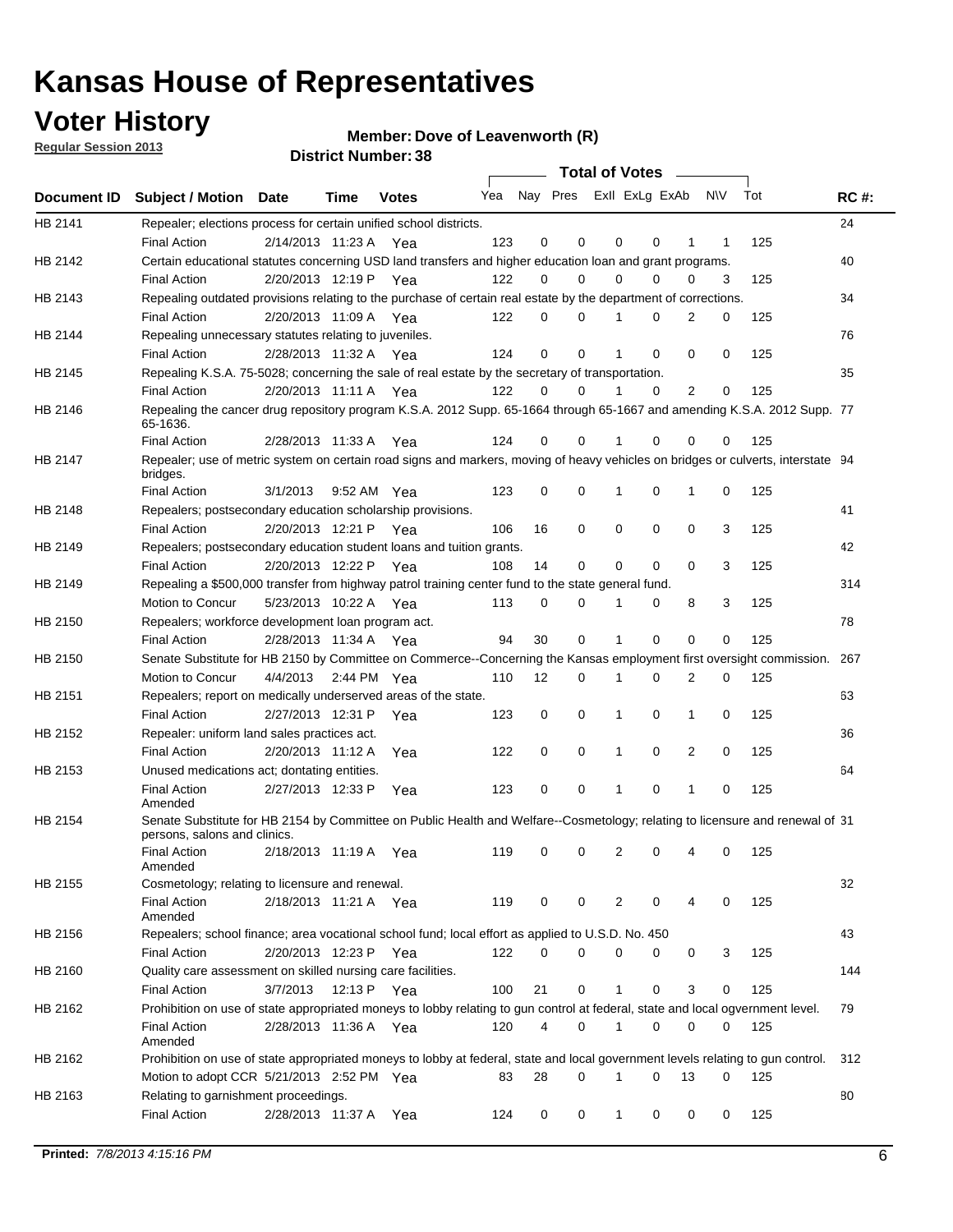### **Voter History**

**Member: Dove of Leavenworth (R)** 

**Regular Session 2013**

|             |                                                                                                                                                                                                                                    |                       | טט, וסעוווארו ועו ווסוע |              |                             |              |          | <b>Total of Votes</b> |          | $\sim$         |           |     |             |
|-------------|------------------------------------------------------------------------------------------------------------------------------------------------------------------------------------------------------------------------------------|-----------------------|-------------------------|--------------|-----------------------------|--------------|----------|-----------------------|----------|----------------|-----------|-----|-------------|
| Document ID | Subject / Motion Date                                                                                                                                                                                                              |                       | <b>Time</b>             | <b>Votes</b> | Yea Nay Pres ExII ExLg ExAb |              |          |                       |          |                | <b>NV</b> | Tot | <b>RC#:</b> |
| HB 2164     | Relating to jurors; information disqualifying prospective juror from jury service.                                                                                                                                                 |                       |                         |              |                             |              |          |                       |          |                |           |     | 47          |
|             | <b>Final Action</b><br>Amended                                                                                                                                                                                                     | 2/25/2013 12:12 P Yea |                         |              | 75                          | 45           | 0        | $\mathbf 0$           | 0        | 0              | 5         | 125 |             |
| HB 2164     | Juries and grand juries.                                                                                                                                                                                                           |                       |                         |              |                             |              |          |                       |          |                |           |     | 284         |
|             | Motion to Adopt CCR 4/5/2013                                                                                                                                                                                                       |                       | 5:53 PM Yea             |              | 92                          | 28           | 0        | 2                     | 0        | $\overline{2}$ | 1         | 125 |             |
| HB 2166     | Sub HB 2166 by Committee on Judiciary -- Relating to the medical assistance recovery program.                                                                                                                                      |                       |                         |              |                             |              |          |                       |          |                |           |     | 165         |
|             | Final Action Sub Bill 3/19/2013 10:34 A Yea<br>Amended                                                                                                                                                                             |                       |                         |              | 112                         | 11           | $\Omega$ |                       | 0        | $\mathbf{1}$   | 0         | 125 |             |
| HB 2167     | Establishing Native American legislative day at the capitol.                                                                                                                                                                       |                       |                         |              |                             |              |          |                       |          |                |           |     | 54          |
|             | <b>Final Action</b>                                                                                                                                                                                                                | 2/26/2013 2:17 PM Yea |                         |              | 119                         | 0            | $\Omega$ | $\overline{2}$        | 0        | $\overline{2}$ | 2         | 125 |             |
| HB 2167     | Senate Substitute for HB 2167 by Committee on Federal and State Affairs -- Concerning fireworks; regulations thereof.                                                                                                              |                       |                         |              |                             |              |          |                       |          |                |           |     | 261         |
|             | Motion to Concur                                                                                                                                                                                                                   | 4/4/2013              | 11:11 A Yea             |              | 100                         | 23           | 0        | 1                     | 0        | 1              | 0         | 125 |             |
| HB 2169     | Allowing for proceedings to determine final disposition of prisoner's pending probation revocations.                                                                                                                               |                       |                         |              |                             |              |          |                       |          |                |           |     | 49          |
|             | <b>Final Action</b>                                                                                                                                                                                                                | 2/26/2013 2:10 PM Yea |                         |              | 119                         | 0            | 0        | 0                     | 0        | 0              | 6         | 125 |             |
| HB 2170     | Concerning sentencing dispositions, probation and postrelease supervision.                                                                                                                                                         |                       |                         |              |                             |              |          |                       |          |                |           |     | 110         |
|             | <b>Final Action</b><br>Amended                                                                                                                                                                                                     | 3/1/2013              | 10:23 A Yea             |              | 79                          | 44           | 0        | 1                     | 0        | 1              | 0         | 125 |             |
| HB 2170     | Concerning sentencing dispositions, probation and postrelease supervision.                                                                                                                                                         |                       |                         |              |                             |              |          |                       |          |                |           |     | 256         |
|             | Motion to Concur                                                                                                                                                                                                                   | 4/1/2013              | 10:54 A                 | Nay          | 75                          | 44           | 0        | $\mathbf 1$           | 0        | $\overline{2}$ | 3         | 125 |             |
| HB 2172     | Cemeteries; cemetery corporations and cemetery merchandise.                                                                                                                                                                        |                       |                         |              |                             |              |          |                       |          |                |           |     | 81          |
|             | <b>Final Action</b><br>Amended                                                                                                                                                                                                     | 2/28/2013 11:38 A Yea |                         |              | 124                         | 0            | 0        | 1                     | $\Omega$ | $\Omega$       | 0         | 125 |             |
| HB 2176     | The Eisenhower foundation license plate.                                                                                                                                                                                           |                       |                         |              |                             |              |          |                       |          |                |           |     | 57          |
|             | <b>Final Action</b>                                                                                                                                                                                                                | 2/27/2013 12:11 P     |                         | Yea          | 112                         | 11           | 0        | 0                     | 0        | 1              | 1         | 125 |             |
| HB 2177     | Relating to motor carriers; concerning safety rules and regulations; certificates of convenience and necessity; transportation of 55<br>certain materials.                                                                         |                       |                         |              |                             |              |          |                       |          |                |           |     |             |
|             | <b>Final Action</b><br>Amended                                                                                                                                                                                                     | 2/26/2013 2:18 PM Yea |                         |              | 119                         | 0            | $\Omega$ | $\overline{2}$        | 0        | $\overline{2}$ | 2         | 125 |             |
| HB 2179     | Amending the secretary of labor's role of taking assignment of wage claims.                                                                                                                                                        |                       |                         |              |                             |              |          |                       |          |                |           |     | 111         |
|             | <b>Final Action</b><br>Amended                                                                                                                                                                                                     | 3/1/2013              | 10:24 A Yea             |              | 87                          | 36           | 0        | 1                     | $\Omega$ | 1              | 0         | 125 |             |
| HB 2181     | Authorizing licensing bodies to accept certain online distance education courses towards licensure for military service member 55<br>applicants                                                                                    |                       |                         |              |                             |              |          |                       |          |                |           |     |             |
|             | <b>Final Action</b>                                                                                                                                                                                                                | 2/27/2013 12:34 P     |                         | Yea          | 123                         | 0            | 0        | 1                     | 0        | 1              | 0         | 125 |             |
| HB 2182     | Relating to grand juries.                                                                                                                                                                                                          |                       |                         |              |                             |              |          |                       |          |                |           |     | 152         |
|             | <b>Final Action</b><br>Amended                                                                                                                                                                                                     | 3/13/2013 11:20 A     |                         | Yea          | 100                         | 24           | 0        | 0                     | 0        | 1              | 0         | 125 |             |
| HB 2183     | Substitute HB 2183 by Committee on Health and Human Services - - designation and control of infectious and contagious<br>diseases.                                                                                                 |                       |                         |              |                             |              |          |                       |          |                |           |     | 112         |
|             | Final Action Sub Bill 3/1/2013<br>Amended                                                                                                                                                                                          |                       | 10:26 A Yea             |              | 122                         | $\mathbf{1}$ | 0        | 1                     | 0        | 1              | 0         | 125 |             |
| HB 2183     | Substitute HB 2183 by Committee on Health and Human Services -- department of health and environment statutory duties<br>and functions, infectious and contagious diseases, laboratory services, health information technology and |                       |                         |              |                             |              |          |                       |          |                |           |     | 297         |
|             | Motion to Adopt CCR 4/5/2013 9:37 PM Yea                                                                                                                                                                                           |                       |                         |              | 120                         | 0            | 0        | 2                     | 0        | 2              | 1         | 125 |             |
| HB 2185     | Consolidation of citites and counties; dual majority vote.                                                                                                                                                                         |                       |                         |              |                             |              |          |                       |          |                |           |     | 113         |
|             | <b>Final Action</b><br>Amended                                                                                                                                                                                                     | 3/1/2013              | 10:27 A Yea             |              | 119                         | 4            | 0        | 1                     | 0        | 1              | 0         | 125 |             |
| HB 2193     | Public facilities; accessiblity standards for disabled persons.                                                                                                                                                                    |                       |                         |              |                             |              |          |                       |          |                |           |     | 145         |
|             | <b>Final Action</b>                                                                                                                                                                                                                | 3/7/2013              | 12:14 P                 | Yea          | 121                         | 0            | 0        | 1                     | 0        | 3              | 0         | 125 |             |
| HB 2195     | Claims against the state; 2012 Joint Committee recommendations.                                                                                                                                                                    |                       |                         |              |                             |              |          |                       |          |                |           |     | 146         |
|             | <b>Final Action</b><br>Amended                                                                                                                                                                                                     | 3/7/2013              | 12:16 P Yea             |              | 110                         | 10           | 0        | $\mathbf{1}$          | 0        | 3              | 1         | 125 |             |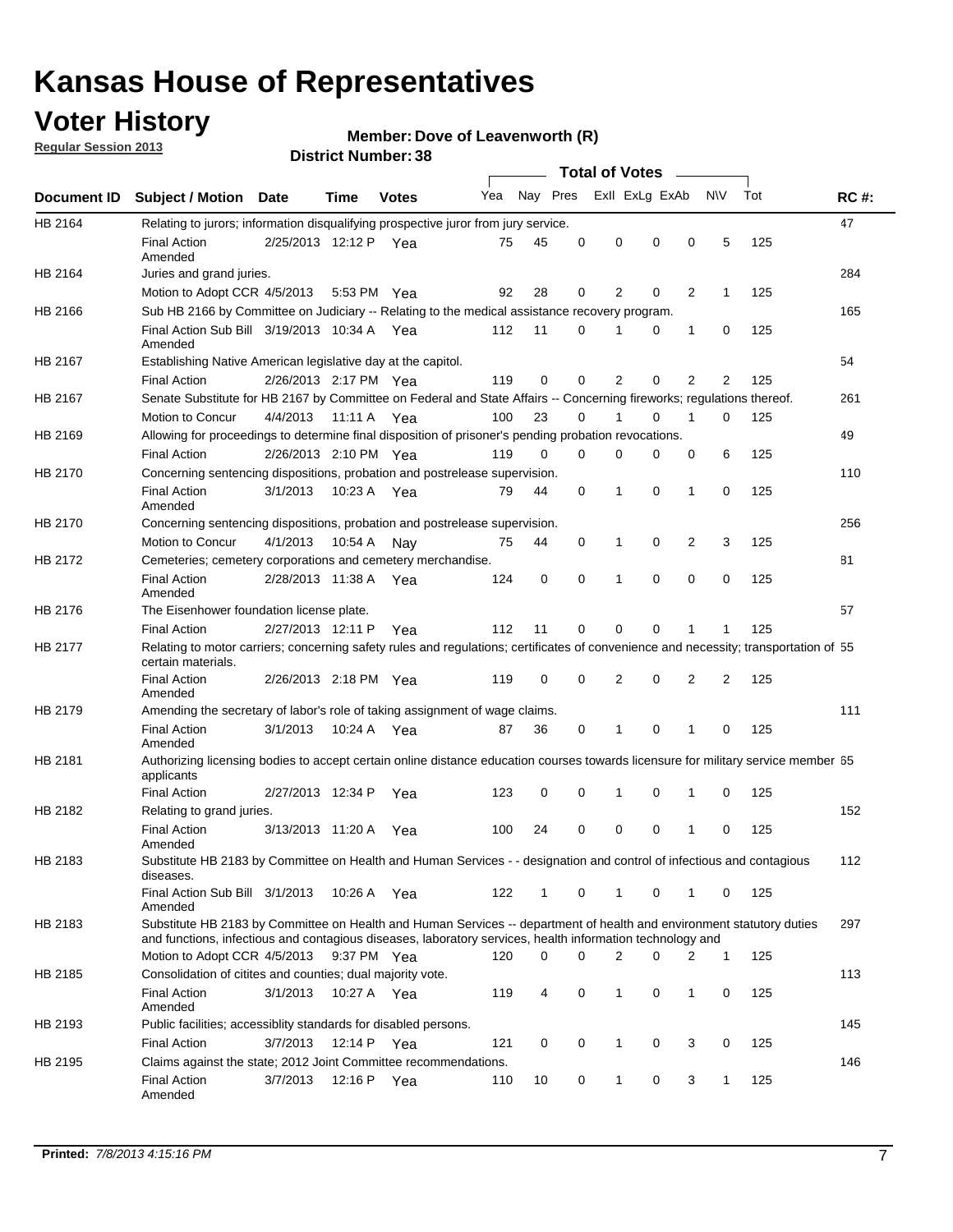### **Voter History**

**Member: Dove of Leavenworth (R)** 

**Regular Session 2013**

|             |                                                                                                                                                                                                                |                       |             |              |     |             |          | <b>Total of Votes</b> |   |                |              |     |             |
|-------------|----------------------------------------------------------------------------------------------------------------------------------------------------------------------------------------------------------------|-----------------------|-------------|--------------|-----|-------------|----------|-----------------------|---|----------------|--------------|-----|-------------|
| Document ID | <b>Subject / Motion Date</b>                                                                                                                                                                                   |                       | Time        | <b>Votes</b> | Yea | Nay Pres    |          | Exll ExLg ExAb        |   |                | <b>NV</b>    | Tot | <b>RC#:</b> |
| HB 2197     | Kansas state high school activities association; membership of board of directors and executive board.                                                                                                         |                       |             |              |     |             |          |                       |   |                |              |     | 249         |
|             | <b>Emergency Final</b><br><b>Action Amend</b>                                                                                                                                                                  | 3/26/2013 8:46 PM Yea |             |              | 69  | 53          | 0        |                       | 0 | 2              | 0            | 125 |             |
| HB 2199     | Second amendment protection act.                                                                                                                                                                               |                       |             |              |     |             |          |                       |   |                |              |     | 157         |
|             | <b>Final Action</b><br>Amended                                                                                                                                                                                 | 3/14/2013 11:34 A     |             | Yea          | 94  | 29          | 0        | 0                     | 0 | 2              | 0            | 125 |             |
| HB 2199     | Senate Substitute for HB 2199 by Committee on Federal and State Affairs--Secretary of Administration; successor; diretor of<br>accounts and reports; certain rules and regulations; Kansas liquor control act. |                       |             |              |     |             |          |                       |   |                |              |     | 313         |
|             | Motion to adopt CCR 5/22/2013 2:17 PM Yea                                                                                                                                                                      |                       |             |              | 89  | 23          | 0        | 1                     | 0 | 12             | 0            | 125 |             |
| HB 2200     | Executive chief information technology officer; office of information tehcnology services.                                                                                                                     |                       |             |              |     |             |          |                       |   |                |              |     | 114         |
|             | <b>Final Action</b><br>Amended                                                                                                                                                                                 | 3/1/2013              | 10:28 A     | Yea          | 121 | 2           | 0        | 1                     | 0 | 1              | 0            | 125 |             |
| HB 2201     | Telecommunications; regulation by the state corporation commission and distributions from the Kansas universal service<br>fund.                                                                                |                       |             |              |     |             |          |                       |   |                |              |     | 33          |
|             | <b>Final Action</b><br>Amended                                                                                                                                                                                 | 2/18/2013 11:24 A     |             | Yea          | 118 | 1           | 0        | 2                     | 0 | 4              | 0            | 125 |             |
| HB 2201     | Telecommunications; regulation by the state corporation commission and distributions from the Kansas universal service<br>fund.                                                                                |                       |             |              |     |             |          |                       |   |                |              |     | 278         |
|             | Motion to Adopt CCR 4/5/2013                                                                                                                                                                                   |                       | 12:57 P     | Yea          | 99  | 20          | 0        | 2                     | 0 | 3              | $\mathbf{1}$ | 125 |             |
| HB 2202     | Providing automatic relief from certain motor carrier restrictions upon the governor's declaration of emergency.                                                                                               |                       |             |              |     |             |          |                       |   |                |              |     | 44          |
|             | <b>Final Action</b><br>Amended                                                                                                                                                                                 | 2/20/2013 12:25 P     |             | Yea          | 122 | 0           | 0        | 0                     | 0 | 0              | 3            | 125 |             |
| HB 2203     | Relating to exercise of religion.                                                                                                                                                                              |                       |             |              |     |             |          |                       |   |                |              |     | 115         |
|             | <b>Final Action</b><br>Amended                                                                                                                                                                                 | 3/1/2013              | 10:31 A     | Yea          | 109 | 14          | 0        | 1                     | 0 | 1              | 0            | 125 |             |
| HB 2203     | Relating to exercise of religion.                                                                                                                                                                              |                       |             |              |     |             |          |                       |   |                |              |     | 200         |
|             | Motion to Concur                                                                                                                                                                                               | 3/25/2013 9:41 AM     |             | Yea          | 109 | 12          | 0        | 2                     | 0 | 2              | 0            | 125 |             |
| HB 2204     | Relating to redemption of real property.                                                                                                                                                                       |                       |             |              |     |             |          |                       |   |                |              |     | 116         |
|             | <b>Final Action</b><br>Amended                                                                                                                                                                                 | 3/1/2013              | 10:32 A     | Yea          | 123 | $\mathbf 0$ | 0        | 1                     | 0 | 1              | 0            | 125 |             |
| HB 2204     | Extending the judicial branch surcharge for two years.                                                                                                                                                         |                       |             |              |     |             |          |                       |   |                |              |     | 308         |
|             | Motion to adopt CCR 5/13/2013 10:38 A Yea                                                                                                                                                                      |                       |             |              | 121 | 1           | 0        | 0                     | 0 | 3              | 0            | 125 |             |
| HB 2205     | Adoption hearings; time and waiver of notice.                                                                                                                                                                  |                       |             |              |     |             |          |                       |   |                |              |     | 117         |
|             | <b>Final Action</b><br>Amended                                                                                                                                                                                 | 3/1/2013              | 10:33 A Yea |              | 123 | 0           | 0        | 1                     | 0 | 1              | 0            | 125 |             |
| HB 2207     | Substitute HB 2207 by Committee on Agriculture and Natural Resources--Amending provisions relating to the regulation and<br>certification of animal feeding facilities.                                        |                       |             |              |     |             |          |                       |   |                |              |     | 56          |
|             | Final Action Sub Bill 2/26/2013 2:20 PM Yea                                                                                                                                                                    |                       |             |              | 119 | 0           | 0        | 2                     | 0 | $\overline{2}$ | 2            | 125 |             |
| HB 2207     | Substitute HB 2207 by Committee on Agriculture and Natural Resources--Amending provisions relating to the regulation and 257<br>certification of animal feeding facilities.                                    |                       |             |              |     |             |          |                       |   |                |              |     |             |
|             | Motion to Concur                                                                                                                                                                                               | 4/1/2013              | 2:23 PM Yea |              | 119 | 0           | 0        | 1                     | 0 | 3              | 2            | 125 |             |
| HB 2209     | Amendments to the Kansas offender registration act.                                                                                                                                                            |                       |             |              |     |             |          |                       |   |                |              |     | 66          |
|             | <b>Final Action</b><br>Amended                                                                                                                                                                                 | 2/27/2013 12:35 P Yea |             |              | 123 | 0           | 0        | $\mathbf{1}$          | 0 | $\mathbf{1}$   | 0            | 125 |             |
| HB 2210     | Elections; change of party affiliation.                                                                                                                                                                        |                       |             |              |     |             |          |                       |   |                |              |     | 132         |
|             | <b>Emergency Final</b><br><b>Action Amend</b>                                                                                                                                                                  | 3/1/2013              | 1:02 PM Yea |              | 72  | 49          | 0        |                       | 0 | 1              | 2            | 125 |             |
| HB 2212     | Concerning the requirements to receiving a service grant through the veterans claims assistance program.<br><b>Final Action</b>                                                                                | 3/1/2013              | 10:34 A Yea |              | 123 | 0           | 0        | $\mathbf{1}$          | 0 | 1              | 0            | 125 | 118         |
| HB 2213     | Member elections and retirement benefit determinations and one-time payments under KPERS act of 2015.                                                                                                          |                       |             |              |     |             |          |                       |   |                |              |     | 27          |
|             | <b>Final Action</b>                                                                                                                                                                                            | 2/15/2013 11:19 A Yea |             |              | 115 | 0           | 0        | 2                     | 2 | 3              | 3            | 125 |             |
| HB 2213     | Amended<br>Member elections and retirement benefit determinations and one-time payments under KPERS act of 2015.                                                                                               |                       |             |              |     |             |          |                       |   |                |              |     | 311         |
|             | Motion to adopt CCR 5/20/2013 2:11 PM Yea                                                                                                                                                                      |                       |             |              | 104 | $\Omega$    | $\Omega$ | $\mathbf{1}$          | 0 | 16             | 4            | 125 |             |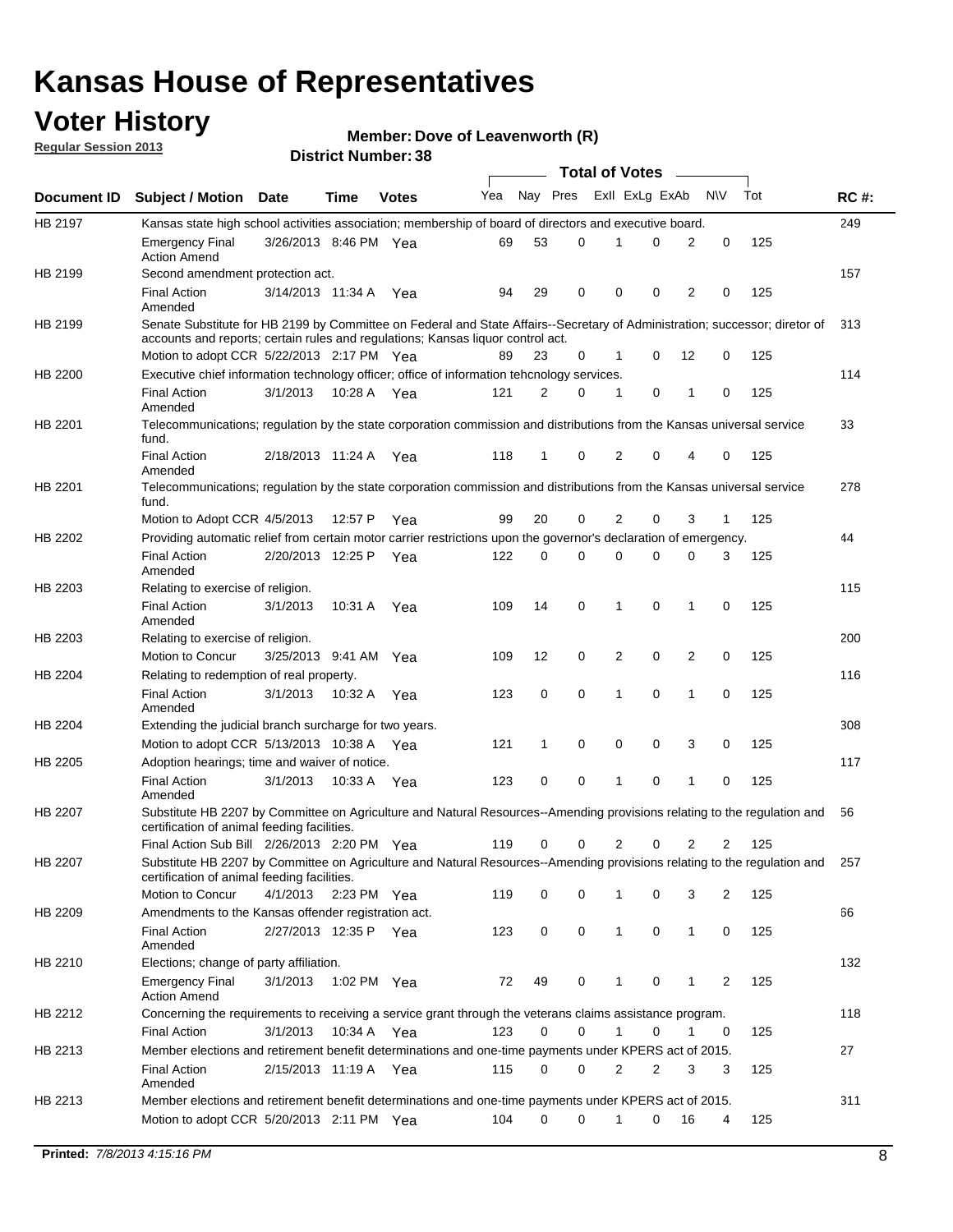### **Voter History**

**Member: Dove of Leavenworth (R)** 

**Regular Session 2013**

|                    |                                                                                                                                                                                                                       |                       |         | טט. וסמוווטנו ועוווסו |              |    |   | <b>Total of Votes</b> |          | $\sim$       |           |     |     |
|--------------------|-----------------------------------------------------------------------------------------------------------------------------------------------------------------------------------------------------------------------|-----------------------|---------|-----------------------|--------------|----|---|-----------------------|----------|--------------|-----------|-----|-----|
| <b>Document ID</b> | <b>Subject / Motion Date</b>                                                                                                                                                                                          |                       | Time    | <b>Votes</b>          | Yea Nay Pres |    |   | Exll ExLg ExAb        |          |              | <b>NV</b> | Tot | RC# |
| HB 2216            | Repealing certain joint committees and amending related statutes; amending the joint committees on special claims against<br>the state.                                                                               |                       |         |                       |              |    |   |                       |          |              |           |     | 119 |
|                    | <b>Final Action</b><br>Amended                                                                                                                                                                                        | 3/1/2013              | 10:36 A | Yea                   | 91           | 32 | 0 | 1                     | 0        | 1            | 0         | 125 |     |
| HB 2216            | Repealing certain joint committees and amending related statutes; amending the joint committees on special claims against<br>the state.                                                                               |                       |         |                       |              |    |   |                       |          |              |           |     | 323 |
|                    | Motion to adopt CCR 6/2/2013                                                                                                                                                                                          |                       | 12:18 A | Yea                   | 81           | 28 | 0 | 1                     | 0        | 6            | 9         | 125 |     |
| HB 2217            | Creating the crime of female genital mutilation and setting the penalty.                                                                                                                                              |                       |         |                       |              |    |   |                       |          |              |           |     | 120 |
|                    | <b>Final Action</b><br>Amended                                                                                                                                                                                        | 3/1/2013              |         | 10:37 A Yea           | 123          | 0  | 0 | 1                     | 0        | $\mathbf{1}$ | 0         | 125 |     |
| HB 2218            | Driving under the influence of alcohol or drugs; tests; implied consent; administrative hearings.                                                                                                                     |                       |         |                       |              |    |   |                       |          |              |           |     | 82  |
|                    | <b>Final Action</b>                                                                                                                                                                                                   | 2/28/2013 11:40 A Yea |         |                       | 124          | 0  | 0 |                       | $\Omega$ | 0            | 0         | 125 |     |
| HB 2218            | Driving under the influence of alcohol or drugs; boating under the influence of alcohol or drugs; tests; implied consent;<br>administrative hearings; aggravated battery DUI.<br>Motion to adopt CCR 5/9/2013 11:46 A |                       |         | Yea                   | 120          | 2  | 0 | 1                     | 0        | 1            | 1         | 125 | 303 |
| HB 2221            | Enacting the equal access act; school employees; professional employees organization.                                                                                                                                 |                       |         |                       |              |    |   |                       |          |              |           |     | 83  |
|                    | <b>Final Action</b>                                                                                                                                                                                                   | 2/28/2013 11:42 A     |         |                       | 71           | 53 | 0 | 1                     | 0        | 0            | 0         | 125 |     |
| HB 2222            |                                                                                                                                                                                                                       |                       |         | Yea                   |              |    |   |                       |          |              |           |     | 141 |
|                    | School districts; bullying policies.<br><b>Emergency Final</b><br><b>Action Amend</b>                                                                                                                                 | 3/1/2013              |         | 1:13 PM $Yea$         | 119          | 1  | 1 | 1                     | 0        | 1            | 2         | 125 |     |
| HB 2228            | Decreased employer payments to group insurance reserve fund for KPERS plan of death and long-term disability benefits<br>during fiscal years 2014 and 2015.                                                           |                       |         |                       |              |    |   |                       |          |              |           |     | 28  |
|                    | <b>Final Action</b><br>Amended                                                                                                                                                                                        | 2/15/2013 11:21 A Yea |         |                       | 115          | 0  | 0 | 2                     | 2        | 3            | 3         | 125 |     |
| HB 2231            | Substitute HB 2231 by Committee on Appropriations - Appropriations for FY 2014, FY 2015, FY 2016, FY 2017 and FY 2018<br>for various state agencies; capital improvement projects.                                    |                       |         |                       |              |    |   |                       |          |              |           |     | 177 |
|                    | Final Action Sub Bill 3/20/2013 10:29 A Yea<br>Amended                                                                                                                                                                |                       |         |                       | 68           | 55 | 0 |                       | 0        | 1            | 0         | 125 |     |
| HB 2234            | Contracts between the Kansas turnpike authority and the Kansas department of transportation.                                                                                                                          |                       |         |                       |              |    |   |                       |          |              |           |     | 151 |
|                    | <b>Final Action</b><br>Amended                                                                                                                                                                                        | 3/11/2013 11:16 A Yea |         |                       | 81           | 41 | 0 | 0                     | 1        | 2            | 0         | 125 |     |
| HB 2234            | Naming the secretary of transportation as the director of operations of the Kansas turnpike authority; pertaining to certain<br>contracts between the authority and the department of transportation.                 |                       |         |                       |              |    |   |                       |          |              |           |     | 299 |
|                    | Motion to Adopt CCR 4/5/2013                                                                                                                                                                                          |                       | 10:12 P | Yea                   | 76           | 44 | 0 | 2                     | 0        | 2            | 1         | 125 |     |
| HB 2244            | Taxation of watercraft.<br><b>Emergency Final</b>                                                                                                                                                                     | 3/26/2013 8:49 PM Yea |         |                       | 107          | 15 | 0 | 1                     | 0        | 2            | 0         | 125 | 250 |
| HB 2249            | <b>Action Amend</b><br>City annexation of fire district land; double taxation; refund.                                                                                                                                |                       |         |                       |              |    |   |                       |          |              |           |     | 121 |
|                    | Final Action 3/1/2013 10:39 A Yea<br>Amended                                                                                                                                                                          |                       |         |                       | 101          | 22 | 0 | $\mathbf{1}$          | 0        | $\mathbf{1}$ | 0         | 125 |     |
| HB 2249            | Certain property issues; fire districts; historic preservation; solid waste.                                                                                                                                          |                       |         |                       |              |    |   |                       |          |              |           |     | 310 |
|                    | Motion to Adopt CCR 5/17/2013 10:25 A Yea                                                                                                                                                                             |                       |         |                       | 92           | 18 | 0 | 1                     | 0        | 14           | 0         | 125 |     |
| HB 2252            | Eliminating the statute of limitations for prosecutions of rape and aggravated criminal sodomy.                                                                                                                       |                       |         |                       |              |    |   |                       |          |              |           |     | 122 |
|                    | <b>Final Action</b><br>Amended                                                                                                                                                                                        | 3/1/2013              |         | 10:40 A Yea           | 123          | 0  | 0 |                       | 0        | 1            | 0         | 125 |     |
| HB 2253            | Abortion; prohibiting funding for abortion services; amending late-term abortion and woman's- right-to-know statutes.                                                                                                 |                       |         |                       |              |    |   |                       |          |              |           |     | 178 |
|                    | <b>Final Action</b><br>Amended                                                                                                                                                                                        | 3/20/2013 10:31 A Yea |         |                       | 92           | 31 | 0 | 1                     | 0        | 1            | 0         | 125 |     |
| HB 2253            | Abortion; prohibiting funding for abortion services; amending late-term abortion and woman's- right-to-know statutes.                                                                                                 |                       |         |                       |              |    |   |                       |          |              |           |     | 301 |
|                    | Motion to Adopt CCR 4/5/2013                                                                                                                                                                                          |                       |         | 10:34 P Yea           | 90           | 30 | 0 | 2                     | 0        | 2            | 1         | 125 |     |
| HB 2255            | Economic development; investments in telecommunications machinery and equipment.                                                                                                                                      |                       |         |                       |              |    |   |                       |          |              |           |     | 142 |
|                    | EFA Sub Bill<br>Amended                                                                                                                                                                                               | 3/1/2013              |         | 1:15 PM $Yea$         | 116          | 5  | 0 | -1                    | 0        | 1            | 2         | 125 |     |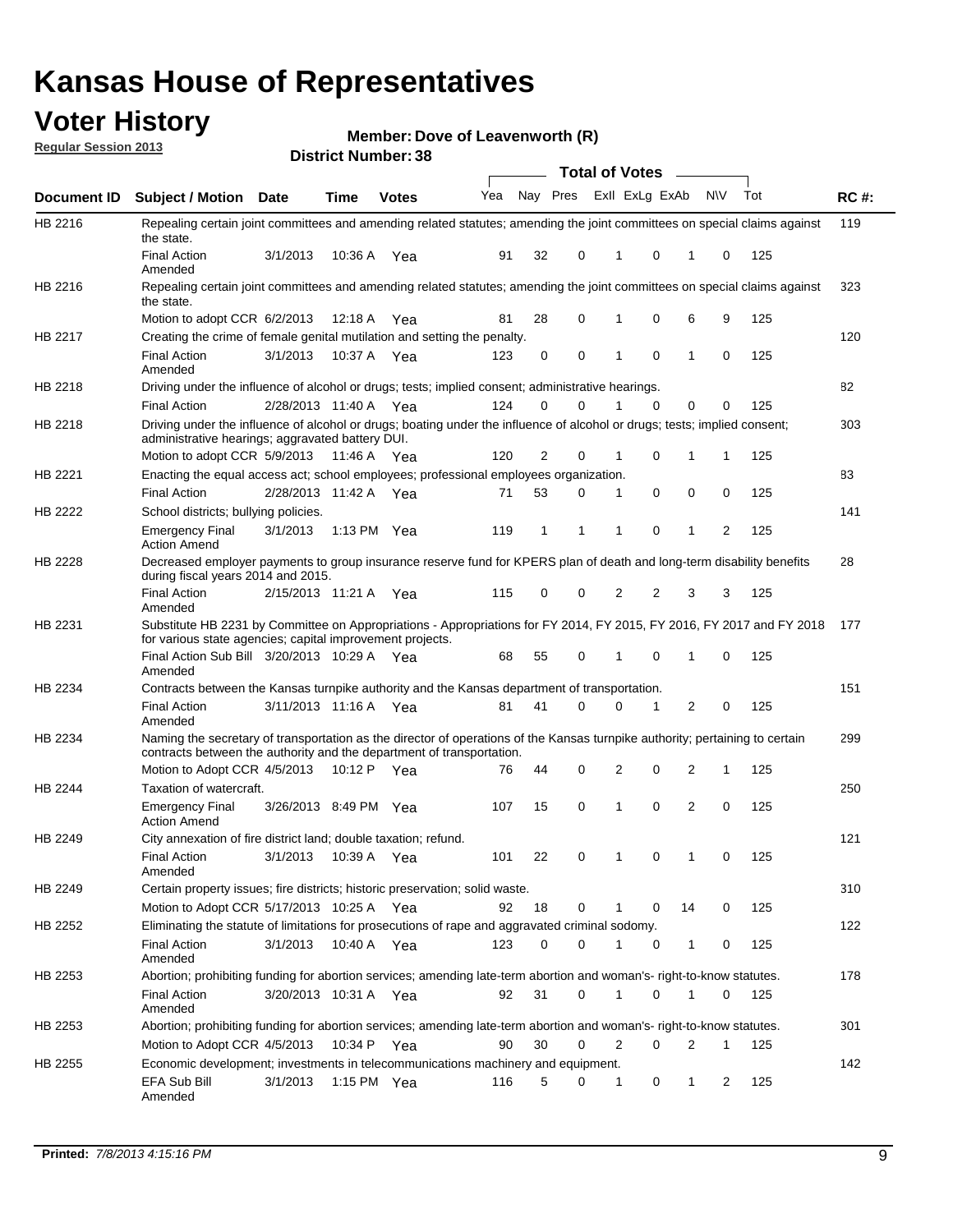### **Voter History**

**Member: Dove of Leavenworth (R)** 

**Regular Session 2013**

|                    |                                                                                                                                                                                       |                       | טט. וסעווווטדו וטוש |              |     |                         |             | <b>Total of Votes</b> |              | $\sim$         |              |     |             |
|--------------------|---------------------------------------------------------------------------------------------------------------------------------------------------------------------------------------|-----------------------|---------------------|--------------|-----|-------------------------|-------------|-----------------------|--------------|----------------|--------------|-----|-------------|
| <b>Document ID</b> | <b>Subject / Motion</b>                                                                                                                                                               | Date                  | Time                | <b>Votes</b> | Yea | Nay Pres Exll ExLg ExAb |             |                       |              |                | N\V          | Tot | <b>RC#:</b> |
| HB 2259            | Domestic relations; relating to dissolution of marriage;                                                                                                                              |                       |                     |              |     |                         |             |                       |              |                |              |     | 58          |
|                    | <b>Final Action</b>                                                                                                                                                                   | 2/27/2013 12:12 P     |                     | Yea          | 123 | 0                       | 0           | 1                     | 0            | 1              | $\Omega$     | 125 |             |
| HB 2261            | Authorizing the expenditure of unencumbered balances held by school district; removing the cap for contingency reserve<br>fund.                                                       |                       |                     |              |     |                         |             |                       |              |                |              |     | 48          |
|                    | <b>Final Action</b><br>Amended                                                                                                                                                        | 2/25/2013 12:13 P     |                     | Yea          | 120 | 0                       | 0           | 0                     | 0            | 0              | 5            | 125 |             |
| HB 2261            | School districts; expenditure of unencumbered bala ces; removing the cap for contingency reserve fund; establishing celebrate 305<br>freedom week; bullying policies. ies.            |                       |                     |              |     |                         |             |                       |              |                |              |     |             |
|                    | Motion to adopt CCR 5/9/2013                                                                                                                                                          |                       | 2:25 PM Yea         |              | 119 | 1                       | 0           |                       | 0            | 4              | 0            | 125 |             |
| HB 2262            | Substitute HB 2262 by Committee on Appropriations - Amending the percentage amount that is deposited into the oil and gas 210<br>valuation depletion trust fund from 12.41% to 8.25%. |                       |                     |              |     |                         |             |                       |              |                |              |     |             |
|                    | Final Action Sub Bill 3/26/2013 9:58 AM Yea                                                                                                                                           |                       |                     |              | 96  | 23                      | 0           |                       | 0            | 5              | 0            | 125 |             |
| HB 2267            | Income tax, credits, high performance incentive program; subtraction modifications, certain expenses related to living dinor<br>organ donations.                                      |                       |                     |              |     |                         |             |                       |              |                |              |     | 252         |
|                    | <b>Emergency Final</b><br><b>Action Amend</b>                                                                                                                                         | 3/26/2013 8:52 PM Yea |                     |              | 106 | 16                      | 0           | 1                     | 0            | 2              | 0            | 125 |             |
| HB 2269            | John Bower memorial highway.                                                                                                                                                          |                       |                     |              |     |                         |             |                       |              |                |              |     | 84          |
|                    | <b>Final Action</b><br>Amended                                                                                                                                                        | 2/28/2013 11:44 A Yea |                     |              | 114 | 10                      | 0           | 1                     | 0            | 0              | 0            | 125 |             |
| HB 2272            | Exempting IRB-purchased property from property taxatin without state ownerhsip requirement.                                                                                           |                       |                     |              |     |                         |             |                       |              |                |              |     | 123         |
|                    | <b>Final Action</b>                                                                                                                                                                   | 3/1/2013              | 10:41 A Yea         |              | 123 | 0                       | 0           | 1                     | 0            | $\mathbf{1}$   | 0            | 125 |             |
| HB 2278            | Creating a penalty enhancement for the theft or burglary of a firearm.                                                                                                                |                       |                     |              |     |                         |             |                       |              |                |              |     | 135         |
|                    | <b>Emergency Final</b><br><b>Action Amend</b>                                                                                                                                         | 3/1/2013              | 1:06 PM Yea         |              | 117 | 4                       | $\mathbf 0$ | $\mathbf 1$           | $\Omega$     | 1              | 2            | 125 |             |
| HB 2280            | School districts; establishing celebrate freedom week and related curriculum.                                                                                                         |                       |                     |              |     |                         |             |                       |              |                |              |     | 140         |
|                    | <b>Emergency Final</b><br><b>Action Amend</b>                                                                                                                                         | 3/1/2013              | 1:12 PM Yea         |              | 95  | 25                      | 1           | 1                     | 0            | 1              | 2            | 125 |             |
| HB 2294            | Kansas uniform securities act.                                                                                                                                                        |                       |                     |              |     |                         |             |                       |              |                |              |     | 124         |
|                    | <b>Final Action</b>                                                                                                                                                                   | 3/1/2013              | 10:42 A Yea         |              | 123 | 0                       | 0           | 1                     | $\mathbf 0$  | 1              | 0            | 125 |             |
| HB 2296            | Campaign finance; permitted uses of campaign funds.                                                                                                                                   |                       |                     |              |     |                         |             |                       |              |                |              |     | 148         |
|                    | <b>Final Action</b>                                                                                                                                                                   | 3/8/2013              | 11:12 A Yea         |              | 120 | $\mathbf{1}$            | 0           | 0                     | $\mathbf{1}$ | $\overline{2}$ | $\mathbf{1}$ | 125 |             |
| HB 2298            | Amending the crimes of interference with law enforcement and giving a false alarm.                                                                                                    |                       |                     |              |     |                         |             |                       |              |                |              |     | 136         |
|                    | <b>Emergency Final</b><br>Action                                                                                                                                                      | 3/1/2013              | 1:07 PM Yea         |              | 121 | 0                       | 0           | 1                     | 0            | $\mathbf{1}$   | 2            | 125 |             |
| HB 2302            | Relating to drug screening, criminal history record check and fingerprinting of certain persons and employees.                                                                        |                       |                     |              |     |                         |             |                       |              |                |              |     | 85          |
|                    | <b>Final Action</b><br>Amended                                                                                                                                                        | 2/28/2013 11:45 A Yea |                     |              | 124 | 0                       | $\Omega$    | 1                     | 0            | 0              | $\mathbf 0$  | 125 |             |
| HB 2303            | Relating to drivier's license fees; driving under the influence equipment fund.                                                                                                       |                       |                     |              |     |                         |             |                       |              |                |              |     | 125         |
|                    | <b>Final Action</b><br>Amended                                                                                                                                                        | 3/1/2013              | 10:44 A             | Yea          | 113 | 10                      | 0           | 1                     | 0            | 1              | 0            | 125 |             |
| HB 2305            | Kansas storage tank act and containment of underground storage tanks.                                                                                                                 |                       |                     |              |     |                         |             |                       |              |                |              |     | 126         |
|                    | <b>Final Action</b>                                                                                                                                                                   | 3/1/2013              | 10:45 A             | Yea          | 123 | 0                       | 0           | 1                     | 0            | $\mathbf{1}$   | 0            | 125 |             |
| HB 2305            | Kansas storage tank act and containment of underground storage tanks.                                                                                                                 |                       |                     |              |     |                         |             |                       |              |                |              |     | 197         |
|                    | Motion to Concur                                                                                                                                                                      | 3/22/2013 11:36 A     |                     | Yea          | 119 | 0                       | 0           | 2                     | 0            | 3              | $\mathbf{1}$ | 125 |             |
| HB 2311            | Increasing delinquent registration fees.                                                                                                                                              |                       |                     |              |     |                         |             |                       |              |                |              |     | 127         |
|                    | <b>Final Action</b>                                                                                                                                                                   | 3/1/2013              | 10:50 A             | Nay          | 24  | 99                      | 0           | $\mathbf{1}$          | 0            | $\mathbf{1}$   | 0            | 125 |             |
| HB 2312            | Kansas uninsurable health insurance plan; increase in life time limit.                                                                                                                |                       |                     |              |     |                         |             |                       |              |                |              |     | 95          |
|                    | <b>Final Action</b>                                                                                                                                                                   | 3/1/2013              | 9:53 AM Yea         |              | 123 | 0                       | 0           | 1                     | 0            | 1              | 0            | 125 |             |
| HB 2318            | Authorizing use of motorcycle headlamp modulation systems and side lamps.                                                                                                             |                       |                     |              |     |                         |             |                       |              |                |              |     | 128         |
|                    | <b>Final Action</b><br>Amended                                                                                                                                                        | 3/1/2013              | 10:52 A             | Yea          | 123 | 0                       | 0           | 1                     | 0            | 1              | 0            | 125 |             |
| HB 2318            | Authorizing use of motorcycle headlamp modulation systems and side lamps.                                                                                                             |                       |                     |              |     |                         |             |                       |              |                |              |     | 201         |
|                    | Motion to Concur                                                                                                                                                                      | 3/25/2013 9:44 AM Yea |                     |              | 121 | 0                       | 0           | 2                     | 0            | 2              | 0            | 125 |             |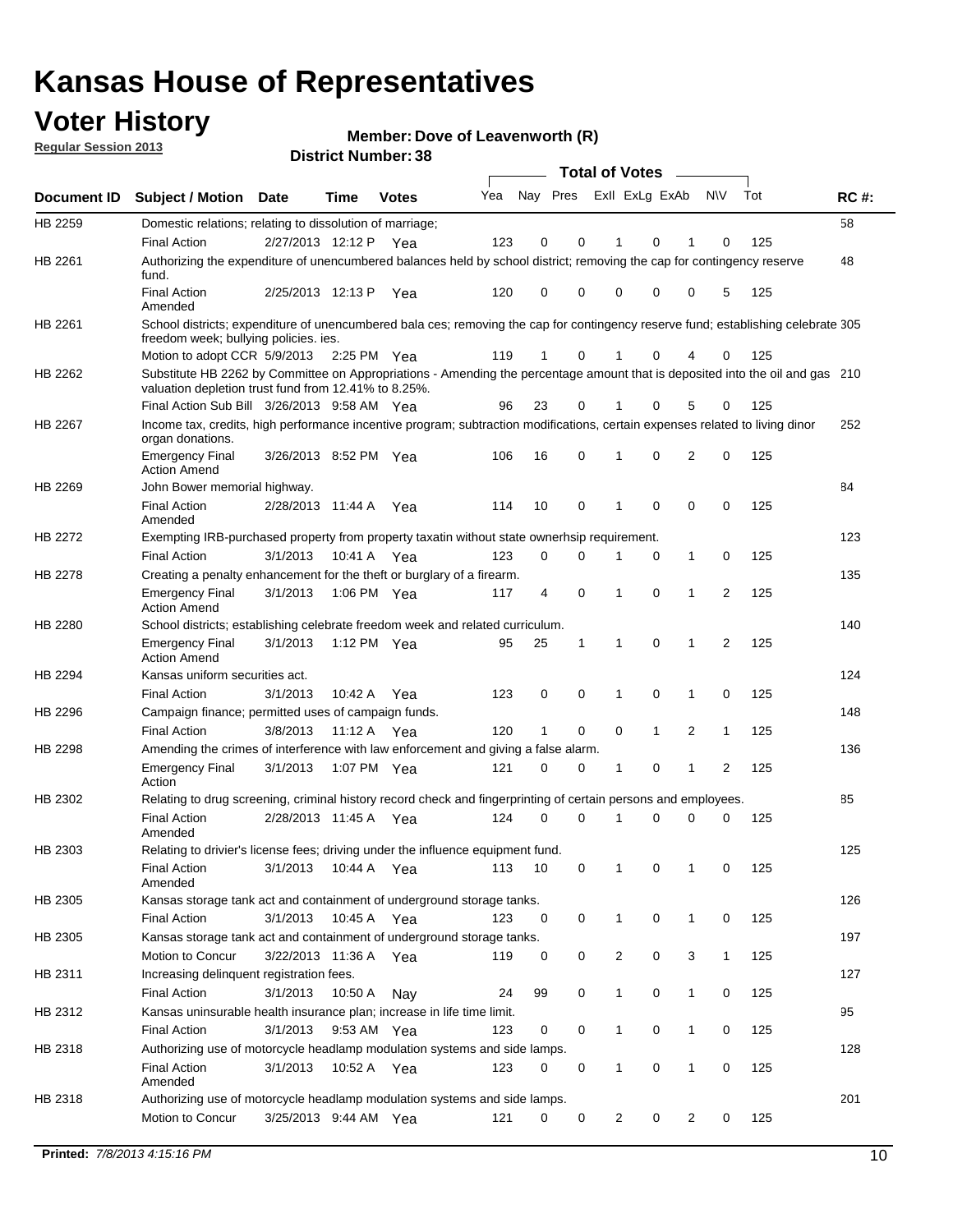### **Voter History**

**Regular Session 2013**

#### **Member: Dove of Leavenworth (R)**

| Nay Pres<br>Exll ExLg ExAb<br>Tot<br>Yea<br><b>NV</b><br><b>RC#:</b><br>Document ID<br><b>Subject / Motion Date</b><br>Time<br><b>Votes</b><br>149<br>Creating the coalition of innovative districts act.<br>47<br>0<br>0<br>125<br><b>Final Action</b><br>3/8/2013<br>74<br>3<br>0<br>11:17 A<br>1<br>Yea<br>Amended<br>279<br>Creating the coalition of innovative districts act.<br>47<br>0<br>$\overline{2}$<br>0<br>3<br>2<br>125<br>Motion to Adopt CCR 4/5/2013<br>1:03 PM Yea<br>71<br>HB 2322<br>Relating to the division of health of the department of health and environment.<br>86<br>0<br>0<br>0<br>0<br>125<br><b>Final Action</b><br>2/28/2013 11:46 A Yea<br>118<br>6<br>1<br>Amended<br>VoIP and IP enabled services.<br>129<br>0<br>0<br>123<br>0<br>$\mathbf{1}$<br>0<br>125<br><b>Final Action</b><br>3/1/2013<br>10.53 A<br>1<br>Yea<br>Amended<br>211<br>Courts; docket fees.<br><b>Final Action</b><br>0<br>125<br>3/26/2013 10:00 A<br>67<br>52<br>$\mathbf 1$<br>0<br>5<br>Yea<br>0<br>Amended<br>67<br>Allowing insurers to return premiums to a policyholder separate from the notice of an adverse underwriting decision.<br>0<br>2/28/2013 11:16 A Yea<br>124<br>0<br>0<br>0<br>125<br><b>Final Action</b><br>1<br>0<br>HB 2339<br>Combining life insurance with certain additional health related riders, insurance agents-lines of insurance, health insurance for 287<br>certain firefighters and law enforcement officers.<br>2<br>125<br>Motion to Adopt CCR 4/5/2013 7:15 PM Nay<br>116<br>4<br>0<br>0<br>2<br>1<br>Relating to the secretary of health and environment; office of laboratory services.<br>130<br><b>Final Action</b><br>34<br>0<br>125<br>3/1/2013<br>10:54 A Yea<br>89<br>0<br>$\mathbf{1}$<br>1<br>0<br>87<br>HB 2349<br>School districts; audit by legislative post audit committee.<br>$\mathbf 0$<br>$\Omega$<br>4<br>0<br>0<br>125<br><b>Final Action</b><br>2/28/2013 11:48 A Yea<br>120<br>1<br>Amended<br>291<br>HB 2349<br>School districts; audit by legislative post audit committee.<br>Motion to Concur<br>4/5/2013<br>7:55 PM Yea<br>118<br>2<br>0<br>2<br>0<br>2<br>125<br>$\mathbf{1}$<br>Maximum benefits increased for certain members of the Kansas police and firemen's retirement system.<br>88<br>HB 2352<br><b>Final Action</b><br>0<br>125<br>2/28/2013 11:49 A<br>124<br>0<br>1<br>0<br>0<br>0<br>Yea<br>138<br>HB 2353<br>Adding certain controlled substances as schedule I drugs.<br>0<br>$\mathbf 0$<br>0<br>2<br>125<br><b>Emergency Final</b><br>3/1/2013<br>1:09 PM Yea<br>121<br>1<br>1<br>Action<br>96<br>242nd engineer company ae" KS army national guard ae" membrial highway.<br>3/1/2013<br>0<br>0<br>0<br>125<br><b>Final Action</b><br>9:54 AM Yea<br>123<br>1<br>1<br>0<br>202<br>HB 2357<br>242nd engineer company-KS army national guard- highway.<br>$\mathbf 0$<br>$\mathbf 0$<br>2<br>0<br>$\overline{2}$<br>3/25/2013 9:47 AM Yea<br>121<br>0<br>125<br>Motion to Concur<br>131<br>HB 2363<br>Exempting certain aggregate mining operations from department of health and environment regulations.<br>3/1/2013<br>10:56 A<br>123<br>0<br>125<br><b>Final Action</b><br>0<br>1<br>0<br>1<br>0<br>Yea<br>Amended<br>Water; wastewater regulations for sand and gravel; streams, dams and water obstructions.<br>280<br>Motion to Adopt CCR 4/5/2013<br>119<br>$\mathbf 0$<br>0<br>125<br>1:10 PM $Yea$<br>2<br>0<br>3<br>1<br>Relating to the governor's mental health services planning council.<br>137<br>0<br>0<br><b>Emergency Final</b><br>3/1/2013<br>1:08 PM Yea<br>121<br>0<br>$\mathbf{1}$<br>$\mathbf{1}$<br>2<br>125<br><b>Action Amend</b><br>212<br>HB 2377<br>Relating to court fees and costs; judicial branch surcharge fund.<br>3/26/2013 10:01 A Yea<br>118<br>0<br>125<br><b>Final Action</b><br>0<br>5<br>0<br>1<br>Sales tax exemption for sales of certain machinery and equipment used for surface mining activities.<br>251<br>HB 2378<br>104<br>18<br>0<br>0<br>125<br><b>Emergency Final</b><br>3/26/2013 8:51 PM Nay<br>1<br>0<br>2<br><b>Action Amend</b><br>198<br>Election campaign finance; removing certain limitations to contributions made during legislative sessions.<br><b>Final Action</b><br>21<br>2<br>0<br>2<br>0<br>3/25/2013 9:30 AM Yea<br>100<br>0<br>125<br>Amended<br>213<br>HB 2387<br>Clarifying that felony murder is not a lesser included offense of capital murder.<br><b>Final Action</b><br>2<br>125<br>3/26/2013 10:02 A<br>117<br>0<br>$\mathbf{1}$<br>0<br>5<br>0<br>Yea<br>Printed: 7/8/2013 4:15:16 PM<br>11 |         |  |  |  | <b>Total of Votes</b> |  |  |  |
|-------------------------------------------------------------------------------------------------------------------------------------------------------------------------------------------------------------------------------------------------------------------------------------------------------------------------------------------------------------------------------------------------------------------------------------------------------------------------------------------------------------------------------------------------------------------------------------------------------------------------------------------------------------------------------------------------------------------------------------------------------------------------------------------------------------------------------------------------------------------------------------------------------------------------------------------------------------------------------------------------------------------------------------------------------------------------------------------------------------------------------------------------------------------------------------------------------------------------------------------------------------------------------------------------------------------------------------------------------------------------------------------------------------------------------------------------------------------------------------------------------------------------------------------------------------------------------------------------------------------------------------------------------------------------------------------------------------------------------------------------------------------------------------------------------------------------------------------------------------------------------------------------------------------------------------------------------------------------------------------------------------------------------------------------------------------------------------------------------------------------------------------------------------------------------------------------------------------------------------------------------------------------------------------------------------------------------------------------------------------------------------------------------------------------------------------------------------------------------------------------------------------------------------------------------------------------------------------------------------------------------------------------------------------------------------------------------------------------------------------------------------------------------------------------------------------------------------------------------------------------------------------------------------------------------------------------------------------------------------------------------------------------------------------------------------------------------------------------------------------------------------------------------------------------------------------------------------------------------------------------------------------------------------------------------------------------------------------------------------------------------------------------------------------------------------------------------------------------------------------------------------------------------------------------------------------------------------------------------------------------------------------------------------------------------------------------------------------------------------------------------------------------------------------------------------------------------------------------------------------------------------------------------------------------------------------------------------------------------------------------------------------------------------------------------------------------------------------------------------------------------------------------------------------------------------------------------------------------------------------------------------------------------------------------------------------------------------------------------------------------------------------------------------------------------------------------------------------------------------------------------------------------------------------------------------------------------|---------|--|--|--|-----------------------|--|--|--|
|                                                                                                                                                                                                                                                                                                                                                                                                                                                                                                                                                                                                                                                                                                                                                                                                                                                                                                                                                                                                                                                                                                                                                                                                                                                                                                                                                                                                                                                                                                                                                                                                                                                                                                                                                                                                                                                                                                                                                                                                                                                                                                                                                                                                                                                                                                                                                                                                                                                                                                                                                                                                                                                                                                                                                                                                                                                                                                                                                                                                                                                                                                                                                                                                                                                                                                                                                                                                                                                                                                                                                                                                                                                                                                                                                                                                                                                                                                                                                                                                                                                                                                                                                                                                                                                                                                                                                                                                                                                                                                                                                                               |         |  |  |  |                       |  |  |  |
|                                                                                                                                                                                                                                                                                                                                                                                                                                                                                                                                                                                                                                                                                                                                                                                                                                                                                                                                                                                                                                                                                                                                                                                                                                                                                                                                                                                                                                                                                                                                                                                                                                                                                                                                                                                                                                                                                                                                                                                                                                                                                                                                                                                                                                                                                                                                                                                                                                                                                                                                                                                                                                                                                                                                                                                                                                                                                                                                                                                                                                                                                                                                                                                                                                                                                                                                                                                                                                                                                                                                                                                                                                                                                                                                                                                                                                                                                                                                                                                                                                                                                                                                                                                                                                                                                                                                                                                                                                                                                                                                                                               | HB 2319 |  |  |  |                       |  |  |  |
|                                                                                                                                                                                                                                                                                                                                                                                                                                                                                                                                                                                                                                                                                                                                                                                                                                                                                                                                                                                                                                                                                                                                                                                                                                                                                                                                                                                                                                                                                                                                                                                                                                                                                                                                                                                                                                                                                                                                                                                                                                                                                                                                                                                                                                                                                                                                                                                                                                                                                                                                                                                                                                                                                                                                                                                                                                                                                                                                                                                                                                                                                                                                                                                                                                                                                                                                                                                                                                                                                                                                                                                                                                                                                                                                                                                                                                                                                                                                                                                                                                                                                                                                                                                                                                                                                                                                                                                                                                                                                                                                                                               |         |  |  |  |                       |  |  |  |
|                                                                                                                                                                                                                                                                                                                                                                                                                                                                                                                                                                                                                                                                                                                                                                                                                                                                                                                                                                                                                                                                                                                                                                                                                                                                                                                                                                                                                                                                                                                                                                                                                                                                                                                                                                                                                                                                                                                                                                                                                                                                                                                                                                                                                                                                                                                                                                                                                                                                                                                                                                                                                                                                                                                                                                                                                                                                                                                                                                                                                                                                                                                                                                                                                                                                                                                                                                                                                                                                                                                                                                                                                                                                                                                                                                                                                                                                                                                                                                                                                                                                                                                                                                                                                                                                                                                                                                                                                                                                                                                                                                               | HB 2319 |  |  |  |                       |  |  |  |
|                                                                                                                                                                                                                                                                                                                                                                                                                                                                                                                                                                                                                                                                                                                                                                                                                                                                                                                                                                                                                                                                                                                                                                                                                                                                                                                                                                                                                                                                                                                                                                                                                                                                                                                                                                                                                                                                                                                                                                                                                                                                                                                                                                                                                                                                                                                                                                                                                                                                                                                                                                                                                                                                                                                                                                                                                                                                                                                                                                                                                                                                                                                                                                                                                                                                                                                                                                                                                                                                                                                                                                                                                                                                                                                                                                                                                                                                                                                                                                                                                                                                                                                                                                                                                                                                                                                                                                                                                                                                                                                                                                               |         |  |  |  |                       |  |  |  |
|                                                                                                                                                                                                                                                                                                                                                                                                                                                                                                                                                                                                                                                                                                                                                                                                                                                                                                                                                                                                                                                                                                                                                                                                                                                                                                                                                                                                                                                                                                                                                                                                                                                                                                                                                                                                                                                                                                                                                                                                                                                                                                                                                                                                                                                                                                                                                                                                                                                                                                                                                                                                                                                                                                                                                                                                                                                                                                                                                                                                                                                                                                                                                                                                                                                                                                                                                                                                                                                                                                                                                                                                                                                                                                                                                                                                                                                                                                                                                                                                                                                                                                                                                                                                                                                                                                                                                                                                                                                                                                                                                                               |         |  |  |  |                       |  |  |  |
|                                                                                                                                                                                                                                                                                                                                                                                                                                                                                                                                                                                                                                                                                                                                                                                                                                                                                                                                                                                                                                                                                                                                                                                                                                                                                                                                                                                                                                                                                                                                                                                                                                                                                                                                                                                                                                                                                                                                                                                                                                                                                                                                                                                                                                                                                                                                                                                                                                                                                                                                                                                                                                                                                                                                                                                                                                                                                                                                                                                                                                                                                                                                                                                                                                                                                                                                                                                                                                                                                                                                                                                                                                                                                                                                                                                                                                                                                                                                                                                                                                                                                                                                                                                                                                                                                                                                                                                                                                                                                                                                                                               | HB 2326 |  |  |  |                       |  |  |  |
|                                                                                                                                                                                                                                                                                                                                                                                                                                                                                                                                                                                                                                                                                                                                                                                                                                                                                                                                                                                                                                                                                                                                                                                                                                                                                                                                                                                                                                                                                                                                                                                                                                                                                                                                                                                                                                                                                                                                                                                                                                                                                                                                                                                                                                                                                                                                                                                                                                                                                                                                                                                                                                                                                                                                                                                                                                                                                                                                                                                                                                                                                                                                                                                                                                                                                                                                                                                                                                                                                                                                                                                                                                                                                                                                                                                                                                                                                                                                                                                                                                                                                                                                                                                                                                                                                                                                                                                                                                                                                                                                                                               |         |  |  |  |                       |  |  |  |
|                                                                                                                                                                                                                                                                                                                                                                                                                                                                                                                                                                                                                                                                                                                                                                                                                                                                                                                                                                                                                                                                                                                                                                                                                                                                                                                                                                                                                                                                                                                                                                                                                                                                                                                                                                                                                                                                                                                                                                                                                                                                                                                                                                                                                                                                                                                                                                                                                                                                                                                                                                                                                                                                                                                                                                                                                                                                                                                                                                                                                                                                                                                                                                                                                                                                                                                                                                                                                                                                                                                                                                                                                                                                                                                                                                                                                                                                                                                                                                                                                                                                                                                                                                                                                                                                                                                                                                                                                                                                                                                                                                               | HB 2338 |  |  |  |                       |  |  |  |
|                                                                                                                                                                                                                                                                                                                                                                                                                                                                                                                                                                                                                                                                                                                                                                                                                                                                                                                                                                                                                                                                                                                                                                                                                                                                                                                                                                                                                                                                                                                                                                                                                                                                                                                                                                                                                                                                                                                                                                                                                                                                                                                                                                                                                                                                                                                                                                                                                                                                                                                                                                                                                                                                                                                                                                                                                                                                                                                                                                                                                                                                                                                                                                                                                                                                                                                                                                                                                                                                                                                                                                                                                                                                                                                                                                                                                                                                                                                                                                                                                                                                                                                                                                                                                                                                                                                                                                                                                                                                                                                                                                               |         |  |  |  |                       |  |  |  |
|                                                                                                                                                                                                                                                                                                                                                                                                                                                                                                                                                                                                                                                                                                                                                                                                                                                                                                                                                                                                                                                                                                                                                                                                                                                                                                                                                                                                                                                                                                                                                                                                                                                                                                                                                                                                                                                                                                                                                                                                                                                                                                                                                                                                                                                                                                                                                                                                                                                                                                                                                                                                                                                                                                                                                                                                                                                                                                                                                                                                                                                                                                                                                                                                                                                                                                                                                                                                                                                                                                                                                                                                                                                                                                                                                                                                                                                                                                                                                                                                                                                                                                                                                                                                                                                                                                                                                                                                                                                                                                                                                                               | HB 2339 |  |  |  |                       |  |  |  |
|                                                                                                                                                                                                                                                                                                                                                                                                                                                                                                                                                                                                                                                                                                                                                                                                                                                                                                                                                                                                                                                                                                                                                                                                                                                                                                                                                                                                                                                                                                                                                                                                                                                                                                                                                                                                                                                                                                                                                                                                                                                                                                                                                                                                                                                                                                                                                                                                                                                                                                                                                                                                                                                                                                                                                                                                                                                                                                                                                                                                                                                                                                                                                                                                                                                                                                                                                                                                                                                                                                                                                                                                                                                                                                                                                                                                                                                                                                                                                                                                                                                                                                                                                                                                                                                                                                                                                                                                                                                                                                                                                                               |         |  |  |  |                       |  |  |  |
|                                                                                                                                                                                                                                                                                                                                                                                                                                                                                                                                                                                                                                                                                                                                                                                                                                                                                                                                                                                                                                                                                                                                                                                                                                                                                                                                                                                                                                                                                                                                                                                                                                                                                                                                                                                                                                                                                                                                                                                                                                                                                                                                                                                                                                                                                                                                                                                                                                                                                                                                                                                                                                                                                                                                                                                                                                                                                                                                                                                                                                                                                                                                                                                                                                                                                                                                                                                                                                                                                                                                                                                                                                                                                                                                                                                                                                                                                                                                                                                                                                                                                                                                                                                                                                                                                                                                                                                                                                                                                                                                                                               |         |  |  |  |                       |  |  |  |
|                                                                                                                                                                                                                                                                                                                                                                                                                                                                                                                                                                                                                                                                                                                                                                                                                                                                                                                                                                                                                                                                                                                                                                                                                                                                                                                                                                                                                                                                                                                                                                                                                                                                                                                                                                                                                                                                                                                                                                                                                                                                                                                                                                                                                                                                                                                                                                                                                                                                                                                                                                                                                                                                                                                                                                                                                                                                                                                                                                                                                                                                                                                                                                                                                                                                                                                                                                                                                                                                                                                                                                                                                                                                                                                                                                                                                                                                                                                                                                                                                                                                                                                                                                                                                                                                                                                                                                                                                                                                                                                                                                               |         |  |  |  |                       |  |  |  |
|                                                                                                                                                                                                                                                                                                                                                                                                                                                                                                                                                                                                                                                                                                                                                                                                                                                                                                                                                                                                                                                                                                                                                                                                                                                                                                                                                                                                                                                                                                                                                                                                                                                                                                                                                                                                                                                                                                                                                                                                                                                                                                                                                                                                                                                                                                                                                                                                                                                                                                                                                                                                                                                                                                                                                                                                                                                                                                                                                                                                                                                                                                                                                                                                                                                                                                                                                                                                                                                                                                                                                                                                                                                                                                                                                                                                                                                                                                                                                                                                                                                                                                                                                                                                                                                                                                                                                                                                                                                                                                                                                                               | HB 2343 |  |  |  |                       |  |  |  |
|                                                                                                                                                                                                                                                                                                                                                                                                                                                                                                                                                                                                                                                                                                                                                                                                                                                                                                                                                                                                                                                                                                                                                                                                                                                                                                                                                                                                                                                                                                                                                                                                                                                                                                                                                                                                                                                                                                                                                                                                                                                                                                                                                                                                                                                                                                                                                                                                                                                                                                                                                                                                                                                                                                                                                                                                                                                                                                                                                                                                                                                                                                                                                                                                                                                                                                                                                                                                                                                                                                                                                                                                                                                                                                                                                                                                                                                                                                                                                                                                                                                                                                                                                                                                                                                                                                                                                                                                                                                                                                                                                                               |         |  |  |  |                       |  |  |  |
|                                                                                                                                                                                                                                                                                                                                                                                                                                                                                                                                                                                                                                                                                                                                                                                                                                                                                                                                                                                                                                                                                                                                                                                                                                                                                                                                                                                                                                                                                                                                                                                                                                                                                                                                                                                                                                                                                                                                                                                                                                                                                                                                                                                                                                                                                                                                                                                                                                                                                                                                                                                                                                                                                                                                                                                                                                                                                                                                                                                                                                                                                                                                                                                                                                                                                                                                                                                                                                                                                                                                                                                                                                                                                                                                                                                                                                                                                                                                                                                                                                                                                                                                                                                                                                                                                                                                                                                                                                                                                                                                                                               |         |  |  |  |                       |  |  |  |
|                                                                                                                                                                                                                                                                                                                                                                                                                                                                                                                                                                                                                                                                                                                                                                                                                                                                                                                                                                                                                                                                                                                                                                                                                                                                                                                                                                                                                                                                                                                                                                                                                                                                                                                                                                                                                                                                                                                                                                                                                                                                                                                                                                                                                                                                                                                                                                                                                                                                                                                                                                                                                                                                                                                                                                                                                                                                                                                                                                                                                                                                                                                                                                                                                                                                                                                                                                                                                                                                                                                                                                                                                                                                                                                                                                                                                                                                                                                                                                                                                                                                                                                                                                                                                                                                                                                                                                                                                                                                                                                                                                               |         |  |  |  |                       |  |  |  |
|                                                                                                                                                                                                                                                                                                                                                                                                                                                                                                                                                                                                                                                                                                                                                                                                                                                                                                                                                                                                                                                                                                                                                                                                                                                                                                                                                                                                                                                                                                                                                                                                                                                                                                                                                                                                                                                                                                                                                                                                                                                                                                                                                                                                                                                                                                                                                                                                                                                                                                                                                                                                                                                                                                                                                                                                                                                                                                                                                                                                                                                                                                                                                                                                                                                                                                                                                                                                                                                                                                                                                                                                                                                                                                                                                                                                                                                                                                                                                                                                                                                                                                                                                                                                                                                                                                                                                                                                                                                                                                                                                                               |         |  |  |  |                       |  |  |  |
|                                                                                                                                                                                                                                                                                                                                                                                                                                                                                                                                                                                                                                                                                                                                                                                                                                                                                                                                                                                                                                                                                                                                                                                                                                                                                                                                                                                                                                                                                                                                                                                                                                                                                                                                                                                                                                                                                                                                                                                                                                                                                                                                                                                                                                                                                                                                                                                                                                                                                                                                                                                                                                                                                                                                                                                                                                                                                                                                                                                                                                                                                                                                                                                                                                                                                                                                                                                                                                                                                                                                                                                                                                                                                                                                                                                                                                                                                                                                                                                                                                                                                                                                                                                                                                                                                                                                                                                                                                                                                                                                                                               |         |  |  |  |                       |  |  |  |
|                                                                                                                                                                                                                                                                                                                                                                                                                                                                                                                                                                                                                                                                                                                                                                                                                                                                                                                                                                                                                                                                                                                                                                                                                                                                                                                                                                                                                                                                                                                                                                                                                                                                                                                                                                                                                                                                                                                                                                                                                                                                                                                                                                                                                                                                                                                                                                                                                                                                                                                                                                                                                                                                                                                                                                                                                                                                                                                                                                                                                                                                                                                                                                                                                                                                                                                                                                                                                                                                                                                                                                                                                                                                                                                                                                                                                                                                                                                                                                                                                                                                                                                                                                                                                                                                                                                                                                                                                                                                                                                                                                               |         |  |  |  |                       |  |  |  |
|                                                                                                                                                                                                                                                                                                                                                                                                                                                                                                                                                                                                                                                                                                                                                                                                                                                                                                                                                                                                                                                                                                                                                                                                                                                                                                                                                                                                                                                                                                                                                                                                                                                                                                                                                                                                                                                                                                                                                                                                                                                                                                                                                                                                                                                                                                                                                                                                                                                                                                                                                                                                                                                                                                                                                                                                                                                                                                                                                                                                                                                                                                                                                                                                                                                                                                                                                                                                                                                                                                                                                                                                                                                                                                                                                                                                                                                                                                                                                                                                                                                                                                                                                                                                                                                                                                                                                                                                                                                                                                                                                                               |         |  |  |  |                       |  |  |  |
|                                                                                                                                                                                                                                                                                                                                                                                                                                                                                                                                                                                                                                                                                                                                                                                                                                                                                                                                                                                                                                                                                                                                                                                                                                                                                                                                                                                                                                                                                                                                                                                                                                                                                                                                                                                                                                                                                                                                                                                                                                                                                                                                                                                                                                                                                                                                                                                                                                                                                                                                                                                                                                                                                                                                                                                                                                                                                                                                                                                                                                                                                                                                                                                                                                                                                                                                                                                                                                                                                                                                                                                                                                                                                                                                                                                                                                                                                                                                                                                                                                                                                                                                                                                                                                                                                                                                                                                                                                                                                                                                                                               |         |  |  |  |                       |  |  |  |
|                                                                                                                                                                                                                                                                                                                                                                                                                                                                                                                                                                                                                                                                                                                                                                                                                                                                                                                                                                                                                                                                                                                                                                                                                                                                                                                                                                                                                                                                                                                                                                                                                                                                                                                                                                                                                                                                                                                                                                                                                                                                                                                                                                                                                                                                                                                                                                                                                                                                                                                                                                                                                                                                                                                                                                                                                                                                                                                                                                                                                                                                                                                                                                                                                                                                                                                                                                                                                                                                                                                                                                                                                                                                                                                                                                                                                                                                                                                                                                                                                                                                                                                                                                                                                                                                                                                                                                                                                                                                                                                                                                               |         |  |  |  |                       |  |  |  |
|                                                                                                                                                                                                                                                                                                                                                                                                                                                                                                                                                                                                                                                                                                                                                                                                                                                                                                                                                                                                                                                                                                                                                                                                                                                                                                                                                                                                                                                                                                                                                                                                                                                                                                                                                                                                                                                                                                                                                                                                                                                                                                                                                                                                                                                                                                                                                                                                                                                                                                                                                                                                                                                                                                                                                                                                                                                                                                                                                                                                                                                                                                                                                                                                                                                                                                                                                                                                                                                                                                                                                                                                                                                                                                                                                                                                                                                                                                                                                                                                                                                                                                                                                                                                                                                                                                                                                                                                                                                                                                                                                                               | HB 2357 |  |  |  |                       |  |  |  |
|                                                                                                                                                                                                                                                                                                                                                                                                                                                                                                                                                                                                                                                                                                                                                                                                                                                                                                                                                                                                                                                                                                                                                                                                                                                                                                                                                                                                                                                                                                                                                                                                                                                                                                                                                                                                                                                                                                                                                                                                                                                                                                                                                                                                                                                                                                                                                                                                                                                                                                                                                                                                                                                                                                                                                                                                                                                                                                                                                                                                                                                                                                                                                                                                                                                                                                                                                                                                                                                                                                                                                                                                                                                                                                                                                                                                                                                                                                                                                                                                                                                                                                                                                                                                                                                                                                                                                                                                                                                                                                                                                                               |         |  |  |  |                       |  |  |  |
|                                                                                                                                                                                                                                                                                                                                                                                                                                                                                                                                                                                                                                                                                                                                                                                                                                                                                                                                                                                                                                                                                                                                                                                                                                                                                                                                                                                                                                                                                                                                                                                                                                                                                                                                                                                                                                                                                                                                                                                                                                                                                                                                                                                                                                                                                                                                                                                                                                                                                                                                                                                                                                                                                                                                                                                                                                                                                                                                                                                                                                                                                                                                                                                                                                                                                                                                                                                                                                                                                                                                                                                                                                                                                                                                                                                                                                                                                                                                                                                                                                                                                                                                                                                                                                                                                                                                                                                                                                                                                                                                                                               |         |  |  |  |                       |  |  |  |
|                                                                                                                                                                                                                                                                                                                                                                                                                                                                                                                                                                                                                                                                                                                                                                                                                                                                                                                                                                                                                                                                                                                                                                                                                                                                                                                                                                                                                                                                                                                                                                                                                                                                                                                                                                                                                                                                                                                                                                                                                                                                                                                                                                                                                                                                                                                                                                                                                                                                                                                                                                                                                                                                                                                                                                                                                                                                                                                                                                                                                                                                                                                                                                                                                                                                                                                                                                                                                                                                                                                                                                                                                                                                                                                                                                                                                                                                                                                                                                                                                                                                                                                                                                                                                                                                                                                                                                                                                                                                                                                                                                               |         |  |  |  |                       |  |  |  |
|                                                                                                                                                                                                                                                                                                                                                                                                                                                                                                                                                                                                                                                                                                                                                                                                                                                                                                                                                                                                                                                                                                                                                                                                                                                                                                                                                                                                                                                                                                                                                                                                                                                                                                                                                                                                                                                                                                                                                                                                                                                                                                                                                                                                                                                                                                                                                                                                                                                                                                                                                                                                                                                                                                                                                                                                                                                                                                                                                                                                                                                                                                                                                                                                                                                                                                                                                                                                                                                                                                                                                                                                                                                                                                                                                                                                                                                                                                                                                                                                                                                                                                                                                                                                                                                                                                                                                                                                                                                                                                                                                                               |         |  |  |  |                       |  |  |  |
|                                                                                                                                                                                                                                                                                                                                                                                                                                                                                                                                                                                                                                                                                                                                                                                                                                                                                                                                                                                                                                                                                                                                                                                                                                                                                                                                                                                                                                                                                                                                                                                                                                                                                                                                                                                                                                                                                                                                                                                                                                                                                                                                                                                                                                                                                                                                                                                                                                                                                                                                                                                                                                                                                                                                                                                                                                                                                                                                                                                                                                                                                                                                                                                                                                                                                                                                                                                                                                                                                                                                                                                                                                                                                                                                                                                                                                                                                                                                                                                                                                                                                                                                                                                                                                                                                                                                                                                                                                                                                                                                                                               |         |  |  |  |                       |  |  |  |
|                                                                                                                                                                                                                                                                                                                                                                                                                                                                                                                                                                                                                                                                                                                                                                                                                                                                                                                                                                                                                                                                                                                                                                                                                                                                                                                                                                                                                                                                                                                                                                                                                                                                                                                                                                                                                                                                                                                                                                                                                                                                                                                                                                                                                                                                                                                                                                                                                                                                                                                                                                                                                                                                                                                                                                                                                                                                                                                                                                                                                                                                                                                                                                                                                                                                                                                                                                                                                                                                                                                                                                                                                                                                                                                                                                                                                                                                                                                                                                                                                                                                                                                                                                                                                                                                                                                                                                                                                                                                                                                                                                               | HB 2363 |  |  |  |                       |  |  |  |
|                                                                                                                                                                                                                                                                                                                                                                                                                                                                                                                                                                                                                                                                                                                                                                                                                                                                                                                                                                                                                                                                                                                                                                                                                                                                                                                                                                                                                                                                                                                                                                                                                                                                                                                                                                                                                                                                                                                                                                                                                                                                                                                                                                                                                                                                                                                                                                                                                                                                                                                                                                                                                                                                                                                                                                                                                                                                                                                                                                                                                                                                                                                                                                                                                                                                                                                                                                                                                                                                                                                                                                                                                                                                                                                                                                                                                                                                                                                                                                                                                                                                                                                                                                                                                                                                                                                                                                                                                                                                                                                                                                               |         |  |  |  |                       |  |  |  |
|                                                                                                                                                                                                                                                                                                                                                                                                                                                                                                                                                                                                                                                                                                                                                                                                                                                                                                                                                                                                                                                                                                                                                                                                                                                                                                                                                                                                                                                                                                                                                                                                                                                                                                                                                                                                                                                                                                                                                                                                                                                                                                                                                                                                                                                                                                                                                                                                                                                                                                                                                                                                                                                                                                                                                                                                                                                                                                                                                                                                                                                                                                                                                                                                                                                                                                                                                                                                                                                                                                                                                                                                                                                                                                                                                                                                                                                                                                                                                                                                                                                                                                                                                                                                                                                                                                                                                                                                                                                                                                                                                                               | HB 2368 |  |  |  |                       |  |  |  |
|                                                                                                                                                                                                                                                                                                                                                                                                                                                                                                                                                                                                                                                                                                                                                                                                                                                                                                                                                                                                                                                                                                                                                                                                                                                                                                                                                                                                                                                                                                                                                                                                                                                                                                                                                                                                                                                                                                                                                                                                                                                                                                                                                                                                                                                                                                                                                                                                                                                                                                                                                                                                                                                                                                                                                                                                                                                                                                                                                                                                                                                                                                                                                                                                                                                                                                                                                                                                                                                                                                                                                                                                                                                                                                                                                                                                                                                                                                                                                                                                                                                                                                                                                                                                                                                                                                                                                                                                                                                                                                                                                                               |         |  |  |  |                       |  |  |  |
|                                                                                                                                                                                                                                                                                                                                                                                                                                                                                                                                                                                                                                                                                                                                                                                                                                                                                                                                                                                                                                                                                                                                                                                                                                                                                                                                                                                                                                                                                                                                                                                                                                                                                                                                                                                                                                                                                                                                                                                                                                                                                                                                                                                                                                                                                                                                                                                                                                                                                                                                                                                                                                                                                                                                                                                                                                                                                                                                                                                                                                                                                                                                                                                                                                                                                                                                                                                                                                                                                                                                                                                                                                                                                                                                                                                                                                                                                                                                                                                                                                                                                                                                                                                                                                                                                                                                                                                                                                                                                                                                                                               |         |  |  |  |                       |  |  |  |
|                                                                                                                                                                                                                                                                                                                                                                                                                                                                                                                                                                                                                                                                                                                                                                                                                                                                                                                                                                                                                                                                                                                                                                                                                                                                                                                                                                                                                                                                                                                                                                                                                                                                                                                                                                                                                                                                                                                                                                                                                                                                                                                                                                                                                                                                                                                                                                                                                                                                                                                                                                                                                                                                                                                                                                                                                                                                                                                                                                                                                                                                                                                                                                                                                                                                                                                                                                                                                                                                                                                                                                                                                                                                                                                                                                                                                                                                                                                                                                                                                                                                                                                                                                                                                                                                                                                                                                                                                                                                                                                                                                               |         |  |  |  |                       |  |  |  |
|                                                                                                                                                                                                                                                                                                                                                                                                                                                                                                                                                                                                                                                                                                                                                                                                                                                                                                                                                                                                                                                                                                                                                                                                                                                                                                                                                                                                                                                                                                                                                                                                                                                                                                                                                                                                                                                                                                                                                                                                                                                                                                                                                                                                                                                                                                                                                                                                                                                                                                                                                                                                                                                                                                                                                                                                                                                                                                                                                                                                                                                                                                                                                                                                                                                                                                                                                                                                                                                                                                                                                                                                                                                                                                                                                                                                                                                                                                                                                                                                                                                                                                                                                                                                                                                                                                                                                                                                                                                                                                                                                                               |         |  |  |  |                       |  |  |  |
|                                                                                                                                                                                                                                                                                                                                                                                                                                                                                                                                                                                                                                                                                                                                                                                                                                                                                                                                                                                                                                                                                                                                                                                                                                                                                                                                                                                                                                                                                                                                                                                                                                                                                                                                                                                                                                                                                                                                                                                                                                                                                                                                                                                                                                                                                                                                                                                                                                                                                                                                                                                                                                                                                                                                                                                                                                                                                                                                                                                                                                                                                                                                                                                                                                                                                                                                                                                                                                                                                                                                                                                                                                                                                                                                                                                                                                                                                                                                                                                                                                                                                                                                                                                                                                                                                                                                                                                                                                                                                                                                                                               |         |  |  |  |                       |  |  |  |
|                                                                                                                                                                                                                                                                                                                                                                                                                                                                                                                                                                                                                                                                                                                                                                                                                                                                                                                                                                                                                                                                                                                                                                                                                                                                                                                                                                                                                                                                                                                                                                                                                                                                                                                                                                                                                                                                                                                                                                                                                                                                                                                                                                                                                                                                                                                                                                                                                                                                                                                                                                                                                                                                                                                                                                                                                                                                                                                                                                                                                                                                                                                                                                                                                                                                                                                                                                                                                                                                                                                                                                                                                                                                                                                                                                                                                                                                                                                                                                                                                                                                                                                                                                                                                                                                                                                                                                                                                                                                                                                                                                               | HB 2381 |  |  |  |                       |  |  |  |
|                                                                                                                                                                                                                                                                                                                                                                                                                                                                                                                                                                                                                                                                                                                                                                                                                                                                                                                                                                                                                                                                                                                                                                                                                                                                                                                                                                                                                                                                                                                                                                                                                                                                                                                                                                                                                                                                                                                                                                                                                                                                                                                                                                                                                                                                                                                                                                                                                                                                                                                                                                                                                                                                                                                                                                                                                                                                                                                                                                                                                                                                                                                                                                                                                                                                                                                                                                                                                                                                                                                                                                                                                                                                                                                                                                                                                                                                                                                                                                                                                                                                                                                                                                                                                                                                                                                                                                                                                                                                                                                                                                               |         |  |  |  |                       |  |  |  |
|                                                                                                                                                                                                                                                                                                                                                                                                                                                                                                                                                                                                                                                                                                                                                                                                                                                                                                                                                                                                                                                                                                                                                                                                                                                                                                                                                                                                                                                                                                                                                                                                                                                                                                                                                                                                                                                                                                                                                                                                                                                                                                                                                                                                                                                                                                                                                                                                                                                                                                                                                                                                                                                                                                                                                                                                                                                                                                                                                                                                                                                                                                                                                                                                                                                                                                                                                                                                                                                                                                                                                                                                                                                                                                                                                                                                                                                                                                                                                                                                                                                                                                                                                                                                                                                                                                                                                                                                                                                                                                                                                                               |         |  |  |  |                       |  |  |  |
|                                                                                                                                                                                                                                                                                                                                                                                                                                                                                                                                                                                                                                                                                                                                                                                                                                                                                                                                                                                                                                                                                                                                                                                                                                                                                                                                                                                                                                                                                                                                                                                                                                                                                                                                                                                                                                                                                                                                                                                                                                                                                                                                                                                                                                                                                                                                                                                                                                                                                                                                                                                                                                                                                                                                                                                                                                                                                                                                                                                                                                                                                                                                                                                                                                                                                                                                                                                                                                                                                                                                                                                                                                                                                                                                                                                                                                                                                                                                                                                                                                                                                                                                                                                                                                                                                                                                                                                                                                                                                                                                                                               |         |  |  |  |                       |  |  |  |
|                                                                                                                                                                                                                                                                                                                                                                                                                                                                                                                                                                                                                                                                                                                                                                                                                                                                                                                                                                                                                                                                                                                                                                                                                                                                                                                                                                                                                                                                                                                                                                                                                                                                                                                                                                                                                                                                                                                                                                                                                                                                                                                                                                                                                                                                                                                                                                                                                                                                                                                                                                                                                                                                                                                                                                                                                                                                                                                                                                                                                                                                                                                                                                                                                                                                                                                                                                                                                                                                                                                                                                                                                                                                                                                                                                                                                                                                                                                                                                                                                                                                                                                                                                                                                                                                                                                                                                                                                                                                                                                                                                               |         |  |  |  |                       |  |  |  |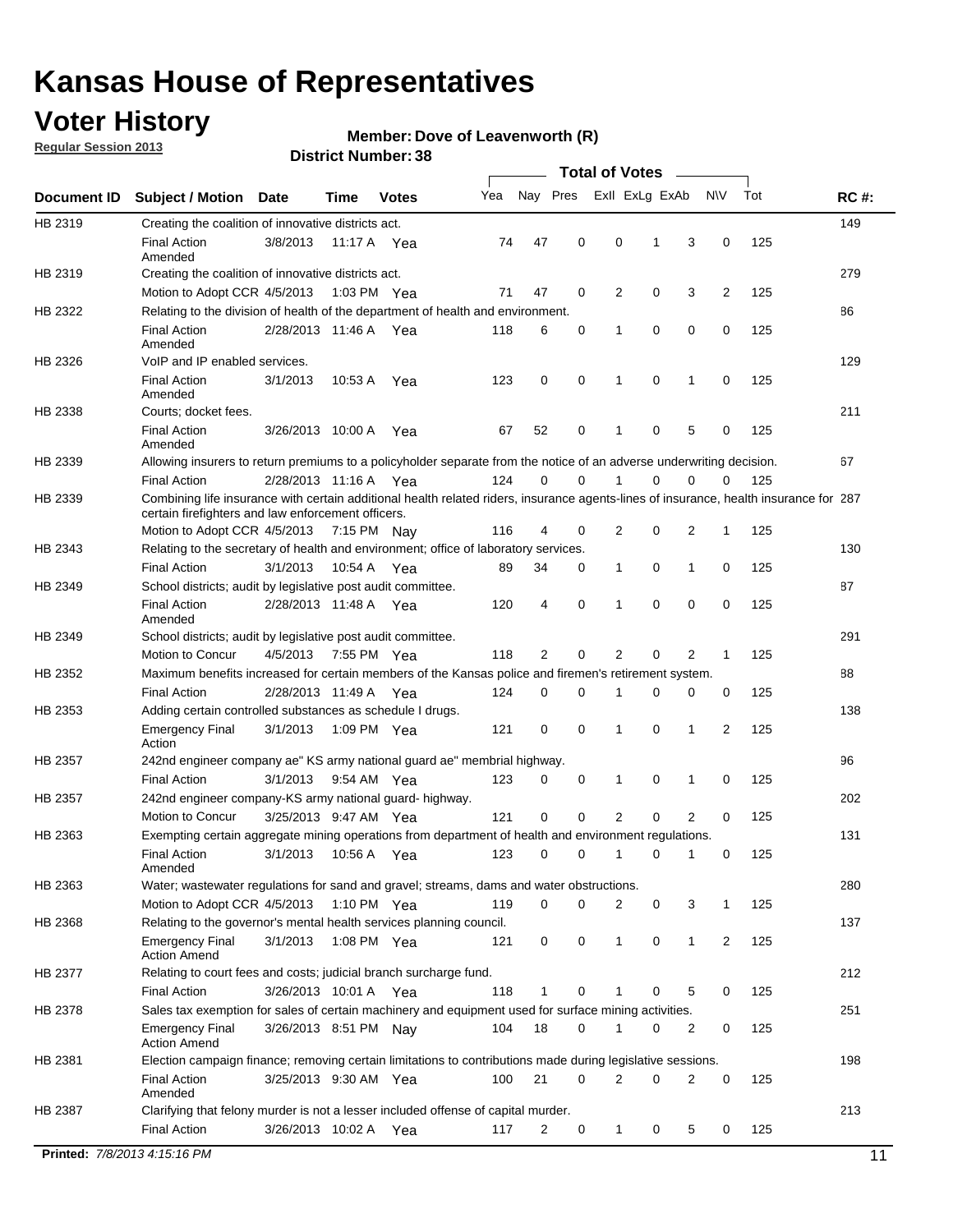### **Voter History**

**Member: Dove of Leavenworth (R)** 

**Regular Session 2013**

|                 |                                                                                                                                                                                                                                                  |                       |             |              |     |              |          | <b>Total of Votes</b> |   |   |              |     |             |
|-----------------|--------------------------------------------------------------------------------------------------------------------------------------------------------------------------------------------------------------------------------------------------|-----------------------|-------------|--------------|-----|--------------|----------|-----------------------|---|---|--------------|-----|-------------|
| Document ID     | Subject / Motion Date                                                                                                                                                                                                                            |                       | Time        | <b>Votes</b> | Yea | Nay Pres     |          | Exll ExLg ExAb        |   |   | <b>NV</b>    | Tot | <b>RC#:</b> |
| HB 2389         | Capital murder; notice of intent to seek the death penalty.                                                                                                                                                                                      |                       |             |              |     |              |          |                       |   |   |              |     | 214         |
|                 | <b>Final Action</b>                                                                                                                                                                                                                              | 3/26/2013 10:03 A     |             | Yea          | 118 | 1            | 0        | 1                     | 0 | 5 | 0            | 125 |             |
| HB 2391         | School finance; amount of tax levy authorized to finance ancillary school facilities.                                                                                                                                                            |                       |             |              |     |              |          |                       |   |   |              |     | 237         |
|                 | <b>Emergency Final</b><br><b>Action Amend</b>                                                                                                                                                                                                    | 3/26/2013 8:30 PM Yea |             |              | 64  | 57           | 0        | 1                     | 0 | 2 | 1            | 125 |             |
| HB 2391         | Senate Substitute for HB 2391 by Committee on Ways and Means - Creating the joint committee on uniform educational<br>standards oversight.                                                                                                       |                       |             |              |     |              |          |                       |   |   |              |     | 321         |
|                 | Sub Motion to Concur 6/1/2013                                                                                                                                                                                                                    |                       | 10:06 P     | Yea          | 55  | 58           | 0        | 0                     | 0 | 6 | 6            | 125 |             |
| HB 2396         | Allowing the secretary of administration to identify state owned real property as surplus property and establishing an appeals 253<br>process of such identification; also amending procedures for the disposition of state surplus real estate. |                       |             |              |     |              |          |                       |   |   |              |     |             |
|                 | <b>Emergency Final</b><br>Action Amend                                                                                                                                                                                                           | 3/26/2013 8:53 PM Yea |             |              | 122 | 0            | 0        |                       | 0 | 2 | 0            | 125 |             |
| HB 2403         | Issuing \$1,500,000,000 of pension obligation bonds to finance a portion of the unfunded actuarial liability of KPERS.                                                                                                                           |                       |             |              |     |              |          |                       |   |   |              |     | 236         |
|                 | <b>Final Action</b><br>Amended                                                                                                                                                                                                                   | 3/26/2013 8:29 PM Yea |             |              | 73  | 49           | 0        | 1                     | 0 | 2 | 0            | 125 |             |
| <b>HCR 5014</b> | Urging approval of the Presidential Permit application allowing the construction and operation of the TransCanada Keystone<br>XL Pipeline.                                                                                                       |                       |             |              |     |              |          |                       |   |   |              |     | 215         |
|                 | <b>Final Action</b>                                                                                                                                                                                                                              | 3/26/2013 10:05 A     |             | Yea          | 108 | 11           | 0        |                       | 0 | 5 | 0            | 125 |             |
| HR 6004         | Rules of House of Representatives, permanent rules of the 2013-2014 biennium.                                                                                                                                                                    |                       |             |              |     |              |          |                       |   |   |              |     | 4           |
|                 | <b>Final Action</b><br>Amended                                                                                                                                                                                                                   | 1/28/2013 11:09 A     |             | Yea          | 82  | 40           | 0        | 0                     | 0 | 3 | 0            | 125 |             |
| SB 1            | Legislative Post Audit; periodic audits of the State treasurer and the pooled money investment board.                                                                                                                                            |                       |             |              |     |              |          |                       |   |   |              |     | 216         |
|                 | <b>Final Action</b><br>Amended                                                                                                                                                                                                                   | 3/26/2013 10:06 A     |             | Yea          | 118 | 1            | 0        | 1                     | 0 | 5 | 0            | 125 |             |
| SB 16           | Kansas racketeer influenced and corrupt organization act, criminal street gangs.                                                                                                                                                                 |                       |             |              |     |              |          |                       |   |   |              |     | 217         |
|                 | <b>Final Action</b><br>Amended                                                                                                                                                                                                                   | 3/26/2013 10:12 A Nay |             |              | 74  | 45           | 0        | 1                     | 0 | 5 | 0            | 125 |             |
| SB 20           | Civil procedure; temporary restraining orders and poverty affidavits.                                                                                                                                                                            |                       |             |              |     |              |          |                       |   |   |              |     | 190         |
|                 | <b>Final Action</b><br>Amended                                                                                                                                                                                                                   | 3/22/2013 11:15 A     |             | Yea          | 119 | 0            | 0        | 2                     | 0 | 3 | 1            | 125 |             |
| SB 20           | Civil procedure; temporary restraining orders and poverty affidavits.                                                                                                                                                                            |                       |             |              |     |              |          |                       |   |   |              |     | 304         |
|                 | Motion to adopt CCR 5/9/2013                                                                                                                                                                                                                     |                       | 2:21 PM Yea |              | 119 | $\mathbf{1}$ | 0        | 1                     | 0 | 4 | 0            | 125 |             |
| SB 21           | Firearms; criminal possession of a firearm; expungement; personal and family protection act.                                                                                                                                                     |                       |             |              |     |              |          |                       |   |   |              |     | 255         |
|                 | <b>Emergency Final</b><br>Action                                                                                                                                                                                                                 | 3/26/2013 8:56 PM Yea |             |              | 119 | 3            | 0        |                       | 0 | 2 | 0            | 125 |             |
| SB 23           | Continuation of statewide tax levy for public schools.                                                                                                                                                                                           |                       |             |              |     |              |          |                       |   |   |              |     | 243         |
|                 | <b>Emergency Final</b><br><b>Action Amend</b>                                                                                                                                                                                                    | 3/26/2013 8:38 PM Yea |             |              | 122 | 0            | 0        | 1                     | 0 | 2 | 0            | 125 |             |
| <b>SB 23</b>    | School districts; sttewide tax levy for public schools; school finance amendments.                                                                                                                                                               |                       |             |              |     |              |          |                       |   |   |              |     | 296         |
|                 | Motion to Adopt CCR 4/5/2013 9:32 PM Yea                                                                                                                                                                                                         |                       |             |              | 119 | 1            | 0        | 2                     | 0 | 2 | 1            | 125 |             |
| <b>SB 24</b>    | Insurance - Risk-based capital requirements for property, casualty and life insurance companies.                                                                                                                                                 |                       |             |              |     |              |          |                       |   |   |              |     | 204         |
|                 | <b>Final Action</b>                                                                                                                                                                                                                              | 3/26/2013 9:50 AM Yea |             |              | 119 | 0            | 0        |                       | 0 | 5 | 0            | 125 |             |
| SB 25           | Insurance-Risk-based capital requirements for health organizations.                                                                                                                                                                              |                       |             |              |     |              |          |                       |   |   |              |     | 205         |
|                 | <b>Final Action</b>                                                                                                                                                                                                                              | 3/26/2013 9:51 AM Yea |             |              | 119 | 0            | 0        | 1                     | 0 | 5 | 0            | 125 |             |
| SB 27           | Eligibility of students under the military service scholarship program act.                                                                                                                                                                      |                       |             |              |     |              |          |                       |   |   |              |     | 166         |
|                 | <b>Final Action</b><br>Amended                                                                                                                                                                                                                   | 3/19/2013 10:35 A Yea |             |              | 123 | 0            | 0        |                       | 0 | 1 | 0            | 125 |             |
| SB 28           | Authorizing the division of emergency management within the adjutant general's department to accept certain real property.                                                                                                                       |                       |             |              |     |              |          |                       |   |   |              |     | 184         |
|                 | <b>Final Action</b>                                                                                                                                                                                                                              | 3/21/2013 11:22 A Yea |             |              | 121 | 0            | $\Omega$ | 1                     | 0 | 3 | $\Omega$     | 125 |             |
| SB 37           | Kansas home inspectors professional competence and financial responsibility act.                                                                                                                                                                 |                       |             |              |     |              |          |                       |   |   |              |     | 218         |
|                 | <b>Final Action</b>                                                                                                                                                                                                                              | 3/26/2013 10:14 A Yea |             |              | 102 | 17           | 0        | 1                     | 0 | 5 | 0            | 125 |             |
| SB 51           | Health insurance coverage for bankers association.                                                                                                                                                                                               |                       |             |              |     |              |          |                       |   |   |              |     | 189         |
|                 | <b>Final Action</b>                                                                                                                                                                                                                              | 3/22/2013 11:14 A Yea |             |              | 119 | 0            | 0        | 2                     | 0 | 3 | $\mathbf{1}$ | 125 |             |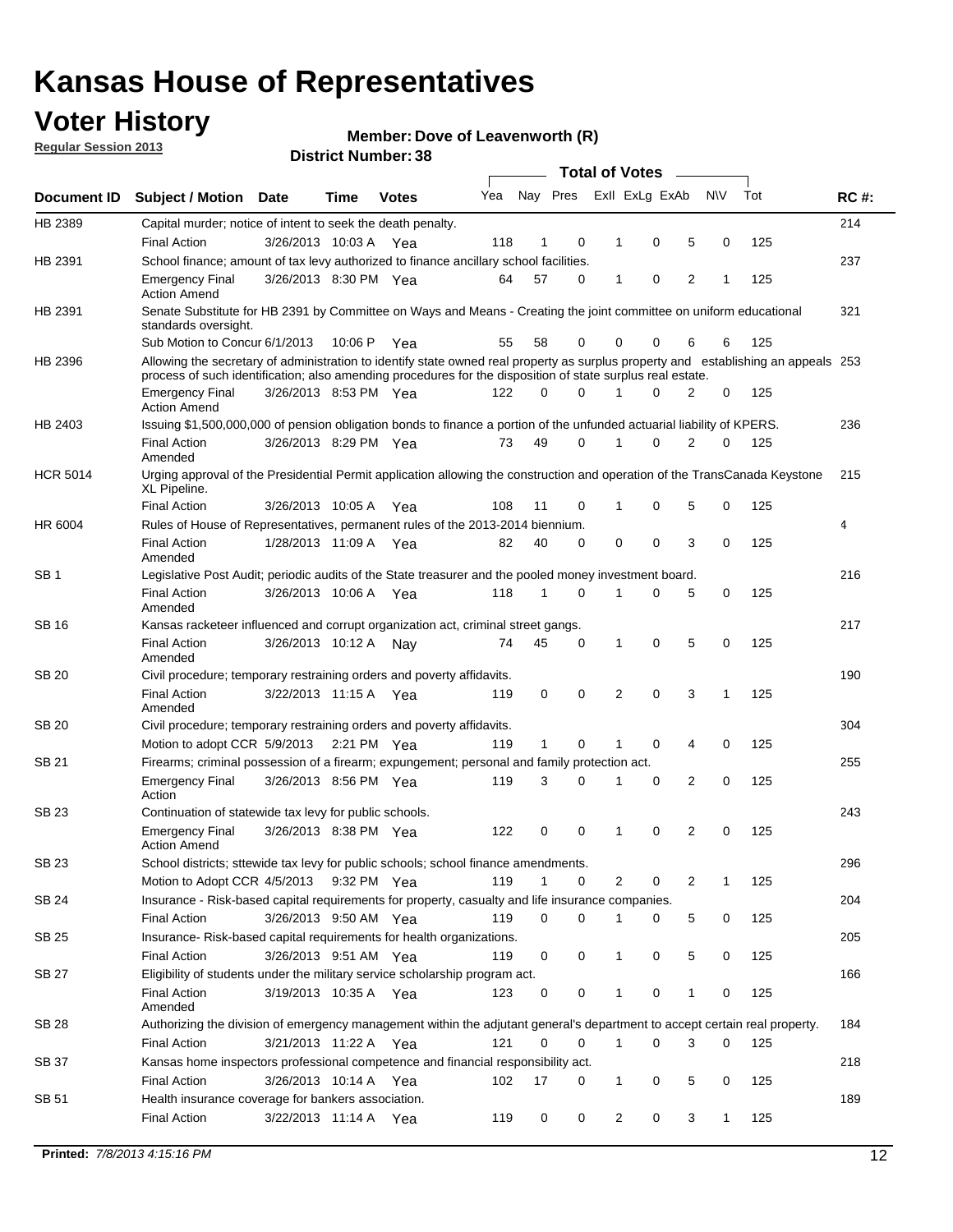### **Voter History**

**Member: Dove of Leavenworth (R)** 

**Regular Session 2013**

|              |                                                                                                                                                                                                                                                                                                                                                                         |                                                                                                                                        |             |              |     | <b>Total of Votes</b> |          |                |   |                |           |     |             |  |
|--------------|-------------------------------------------------------------------------------------------------------------------------------------------------------------------------------------------------------------------------------------------------------------------------------------------------------------------------------------------------------------------------|----------------------------------------------------------------------------------------------------------------------------------------|-------------|--------------|-----|-----------------------|----------|----------------|---|----------------|-----------|-----|-------------|--|
| Document ID  | <b>Subject / Motion</b>                                                                                                                                                                                                                                                                                                                                                 | <b>Date</b>                                                                                                                            | Time        | <b>Votes</b> | Yea | Nay Pres              |          | Exll ExLg ExAb |   |                | <b>NV</b> | Tot | <b>RC#:</b> |  |
| SB 52        | Mortgage interest rate cap increase.                                                                                                                                                                                                                                                                                                                                    |                                                                                                                                        |             |              |     |                       |          |                |   |                |           |     | 238         |  |
|              | <b>Emergency Final</b><br>Action                                                                                                                                                                                                                                                                                                                                        | 3/26/2013 8:32 PM Yea                                                                                                                  |             |              | 120 | 2                     | 0        | 1              | 0 | 2              | 0         | 125 |             |  |
| SB 56        | Transferring the recognition of county fair associations from the secretary of agriculture to the board of county<br>commissioners.                                                                                                                                                                                                                                     |                                                                                                                                        |             |              |     |                       |          |                |   |                |           |     | 191         |  |
|              | <b>Final Action</b><br>Amended                                                                                                                                                                                                                                                                                                                                          | 3/22/2013 11:21 A                                                                                                                      |             | Yea          | 119 | $\mathbf 0$           | 0        | $\overline{2}$ | 0 | 3              | 1         | 125 |             |  |
| <b>SB 57</b> | Substitute for SB 57 by Committee on Agriculture - Agriculture; powers and duties of the department of agriculture relating to<br>poultry improvement plan and domesticated deer.                                                                                                                                                                                       |                                                                                                                                        |             |              |     |                       |          |                |   |                |           |     | 192         |  |
|              | Final Action Sub Bill 3/22/2013 11:24 A Yea<br>Amended                                                                                                                                                                                                                                                                                                                  |                                                                                                                                        |             |              | 79  | 40                    | 0        | 2              | 0 | 3              | -1        | 125 |             |  |
| SB 57        | Substitute for SB 57 by Committee on Agriculture - Agriculture; powers and duties of the department of agriculture relating to<br>poultry improvement plan, stockyards and domesticated deer.                                                                                                                                                                           |                                                                                                                                        |             |              |     |                       |          |                |   |                |           |     | 262         |  |
|              | Motion to adopt CCR 4/4/2013 2:18 PM Yea                                                                                                                                                                                                                                                                                                                                |                                                                                                                                        |             |              | 80  | 42                    | 0        | 1              | 0 | 2              | 0         | 125 |             |  |
| SB 58        | Sentencing for unlawful manufacturing of controlled substances.                                                                                                                                                                                                                                                                                                         |                                                                                                                                        |             |              |     |                       |          |                |   |                |           |     | 219         |  |
| SB 59        | <b>Final Action</b><br>Attorney general; reward for information.                                                                                                                                                                                                                                                                                                        | 3/26/2013 10:15 A                                                                                                                      |             | Yea          | 119 | 0                     | 0        | 1              | 0 | 5              | 0         | 125 | 193         |  |
|              | <b>Final Action</b>                                                                                                                                                                                                                                                                                                                                                     | 3/22/2013 11:25 A                                                                                                                      |             | Yea          | 119 | $\mathbf 0$           | 0        | 2              | 0 | 3              | 1         | 125 |             |  |
| SB 62        | Making gas pipeline safety terminology consistent with federal regulations.                                                                                                                                                                                                                                                                                             |                                                                                                                                        |             |              |     |                       |          |                |   |                |           | 125 | 163         |  |
|              | <b>Final Action</b>                                                                                                                                                                                                                                                                                                                                                     | 3/19/2013 10:32 A                                                                                                                      |             | Yea          | 123 | 0                     | 0        | 1              | 0 | 1              | 0         |     |             |  |
| SB 63        | Elections; voting crimes, penalties and prosecution.<br><b>Emergency Final</b><br><b>Action Amend</b>                                                                                                                                                                                                                                                                   | 3/26/2013 8:42 PM Yea                                                                                                                  |             |              | 69  | 53                    | 0        | 1              | 0 | $\overline{2}$ | 0         | 125 | 246         |  |
| SB 68        | Driver's license examinations; locations.                                                                                                                                                                                                                                                                                                                               |                                                                                                                                        |             |              |     |                       |          |                |   |                |           |     | 220         |  |
|              | <b>Final Action</b>                                                                                                                                                                                                                                                                                                                                                     | 3/26/2013 10:16 A                                                                                                                      |             | Yea          | 116 | 3                     | 0        | 1              | 0 | 5              | 0         | 125 |             |  |
| SB 69        | Motor vehicles; vehicle registration and license plates.                                                                                                                                                                                                                                                                                                                |                                                                                                                                        |             |              |     |                       |          |                |   |                |           |     | 167         |  |
|              | <b>Final Action</b>                                                                                                                                                                                                                                                                                                                                                     | 3/19/2013 10:37 A                                                                                                                      |             | Yea          | 117 | 6                     | 0        | 1              | 0 | 1              | 0         | 125 |             |  |
| SB 74        | Prison-made goods act; prohibiting prisoner production of manufactured or modular homes.                                                                                                                                                                                                                                                                                |                                                                                                                                        |             |              |     |                       |          |                |   |                |           |     | 221         |  |
|              | <b>Final Action</b>                                                                                                                                                                                                                                                                                                                                                     | 3/26/2013 10:19 A                                                                                                                      |             | Yea          | 87  | 32                    | 0        | 1              | 0 | 5              | 0         | 125 |             |  |
| SB 75        | Record requirements and civil penalties relating to sales of plastic bulk merchandise containers.                                                                                                                                                                                                                                                                       |                                                                                                                                        |             |              |     |                       |          |                |   |                |           |     | 222         |  |
|              | <b>Final Action</b>                                                                                                                                                                                                                                                                                                                                                     | 3/26/2013 10:21 A                                                                                                                      |             | Yea          | 101 | 18                    | 0        | 1              | 0 | 5              | 0         | 125 |             |  |
| SB 81        | records.                                                                                                                                                                                                                                                                                                                                                                | Open records; requests for criminal justice information; restriction of certain officials' information from publicly accessible<br>194 |             |              |     |                       |          |                |   |                |           |     |             |  |
|              | <b>Final Action</b><br>Amended                                                                                                                                                                                                                                                                                                                                          | 3/22/2013 11:27 A                                                                                                                      |             | Yea          | 119 | 0                     | 0        | 2              | 0 | 3              | 1         | 125 |             |  |
| SB 83        | House Substitute for SB 83 by Committee on Taxation - Income tax deductions and modifications; severance tax; sales tax;<br>delinquent tax liabilities.                                                                                                                                                                                                                 |                                                                                                                                        |             |              |     |                       |          |                |   |                |           |     | 187         |  |
|              | Final Action Sub Bill 3/21/2013 11:30 A Yea                                                                                                                                                                                                                                                                                                                             |                                                                                                                                        |             |              | 96  | 25                    | 0        | $\mathbf{1}$   | 0 | 3              | 0         | 125 |             |  |
| SB 83        | House Substitute for SB 83 by Committee on Taxation--Income tax deductions and modifications; severance tax; sales tax and 260<br>compensating use tax, preseumptions relating to nexus; property tax, exemptions, new automobile manufacturinge property;<br>taxation of watercraft; leased commercial and industrial property appeals; correction of clerical errors. |                                                                                                                                        |             |              |     |                       | $\Omega$ | $\mathbf{1}$   |   |                |           |     |             |  |
|              | Motion to adopt CCR 4/3/2013<br>House Substitute for SB 84 by Committee on Taxation - Reduction to state income tax rates based on selected actual state                                                                                                                                                                                                                |                                                                                                                                        | 10:35 A Yea |              | 104 | 15                    |          |                | 0 | 3              | 2         | 125 |             |  |
| SB 84        | general fund receipts computations; distribution of revenues from sales and compensating use tax; reduction of                                                                                                                                                                                                                                                          |                                                                                                                                        |             |              |     |                       |          |                |   |                |           |     | 188         |  |
|              | Final Action Sub Bill 3/21/2013 11:34 A Yea<br>Amended                                                                                                                                                                                                                                                                                                                  |                                                                                                                                        |             |              | 82  | 39                    | 0        |                | 0 | 3              | 0         | 125 |             |  |
| SB 84        | House Substitute for SB 84 -- Reduction to state income tax rates based on selected actual state general fund receipts<br>computations; reduction of itemized deductions.                                                                                                                                                                                               |                                                                                                                                        |             |              |     |                       |          |                |   |                |           |     | 317         |  |
|              | Motion to adopt CCR 5/28/2013 2:32 PM Nav                                                                                                                                                                                                                                                                                                                               |                                                                                                                                        |             |              | 42  | 71                    | 0        | 1              | 0 | 9              | 2         | 125 |             |  |
| SB 84        | House Substitute for SB 84 -- Reduction to state income tax rates based on selected actual state general fund receipts<br>computations; reduction of itemized deductions.                                                                                                                                                                                               |                                                                                                                                        |             |              |     |                       |          |                |   |                |           |     | 319         |  |
|              | Motion to adopt CCR 5/30/2013 9:14 PM Nay                                                                                                                                                                                                                                                                                                                               |                                                                                                                                        |             |              | 18  | 94                    | 0        | 1              | 0 | 9              | 3         | 125 |             |  |
| SB 85        | Motor vehicle insurance; providing proof of insurance by cellular phone or portable electronic device.<br><b>Final Action</b>                                                                                                                                                                                                                                           | 3/20/2013 10:25 A Yea                                                                                                                  |             |              | 123 | $\Omega$              | 0        | 1              | 0 | 1              | 0         | 125 | 175         |  |
|              |                                                                                                                                                                                                                                                                                                                                                                         |                                                                                                                                        |             |              |     |                       |          |                |   |                |           |     |             |  |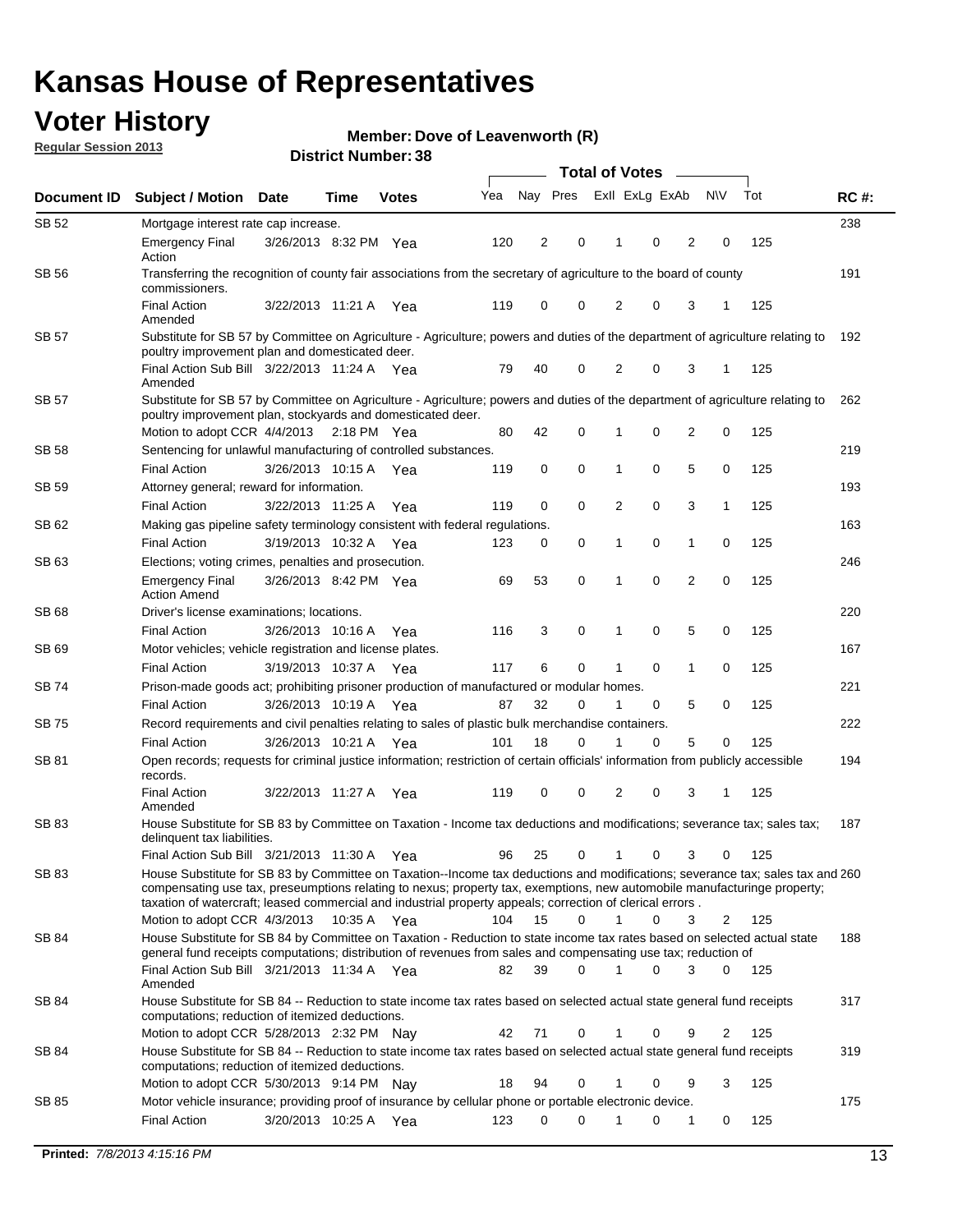### **Voter History**

**Regular Session 2013**

**Member: Dove of Leavenworth (R)** 

|                    |                                                                                                       | טט. וסעוווטנו ועוווט  | <b>Total of Votes</b> |              |     |              |              |  |                |                |                |              |     |             |
|--------------------|-------------------------------------------------------------------------------------------------------|-----------------------|-----------------------|--------------|-----|--------------|--------------|--|----------------|----------------|----------------|--------------|-----|-------------|
| <b>Document ID</b> | <b>Subject / Motion</b>                                                                               | <b>Date</b>           | <b>Time</b>           | <b>Votes</b> | Yea |              | Nay Pres     |  |                | Exll ExLg ExAb |                | <b>NV</b>    | Tot | <b>RC#:</b> |
| <b>SB 88</b>       | Increasing the children's advocacy center assessment fee.                                             |                       |                       |              |     |              |              |  |                |                |                |              |     | 223         |
|                    | <b>Final Action</b><br>Amended                                                                        | 3/26/2013 10:22 A Yea |                       |              | 118 | $\mathbf{1}$ | 0            |  | $\mathbf 1$    | 0              | 5              | 0            | 125 |             |
| SB 96              | Motor vehicles; counties with multiple registration facilities; additional registration fee.          |                       |                       |              |     |              |              |  |                |                |                |              |     | 224         |
|                    | <b>Final Action</b><br>Amended                                                                        | 3/26/2013 10:24 A     |                       | Yea          | 106 | 12           | 0            |  | 1              | 0              | 5              | 1            | 125 |             |
| SB 96              | Additional motor vehicle registration fees.                                                           |                       |                       |              |     |              |              |  |                |                |                |              |     | 263         |
|                    | Motion to adopt CCR 4/4/2013                                                                          |                       | 2:21 PM Yea           |              | 114 | 8            | 0            |  | 1              | 0              | $\overline{2}$ | 0            | 125 |             |
| SB 102             | Requiring the state treasurer to provide a list of daily deposits to the secretary of administration. |                       |                       |              |     |              |              |  |                |                |                |              |     | 195         |
|                    | <b>Final Action</b><br>Amended                                                                        | 3/22/2013 11:28 A     |                       | Yea          | 119 | 0            | 0            |  | 2              | 0              | 3              | 1            | 125 |             |
| SB 102             | Enacting the second amendment protection act.                                                         |                       |                       |              |     |              |              |  |                |                |                |              |     | 295         |
|                    | Motion to Adopt CCR 4/5/2013                                                                          |                       | 9:20 PM Yea           |              | 96  | 24           | 0            |  | $\overline{2}$ | 0              | $\overline{2}$ | 1            | 125 |             |
| SB 111             | Establishing Native American legislative day at the capitol; awarding of high school diplomas.        |                       |                       |              |     |              |              |  |                |                |                |              | 245 |             |
|                    | <b>Emergency Final</b><br><b>Action Amend</b>                                                         | 3/26/2013 8:41 PM Yea |                       |              | 122 | 0            | $\Omega$     |  |                | 0              | $\overline{2}$ | 0            | 125 |             |
| SB 113             | Credit unions; changes in certain loan limitations.                                                   |                       |                       |              |     |              |              |  |                |                |                |              |     | 234         |
|                    | <b>Emergency Final</b><br>Action                                                                      | 3/26/2013 8:25 PM Yea |                       |              | 122 | 0            | 0            |  | 1              | $\mathbf 0$    | $\overline{2}$ | 0            | 125 |             |
| <b>SB 118</b>      | Relating to law enforcement reporting and investigation of missing persons.                           |                       |                       |              |     |              |              |  |                |                |                |              |     | 225         |
|                    | <b>Final Action</b>                                                                                   | 3/26/2013 10:25 A     |                       | Yea          | 119 | 0            | 0            |  | 1              | 0              | 5              | 0            | 125 |             |
| SB 120             | Enacting the Kansas farmers' market promotion act.                                                    |                       |                       |              |     |              |              |  |                |                |                |              |     | 196         |
|                    | <b>Final Action</b><br>Amended                                                                        | 3/22/2013 11:31 A Yea |                       |              | 68  | 51           | 0            |  | 2              | $\mathbf 0$    | 3              | 1            | 125 |             |
| SB 122             | Kansas administrative procedure act; service of order or notice.                                      |                       |                       |              |     |              |              |  |                |                |                |              |     | 226         |
|                    | <b>Final Action</b><br>Amended                                                                        | 3/26/2013 10:26 A Yea |                       |              | 119 | 0            | 0            |  | 1              | 0              | 5              | 0            | 125 |             |
| SB 122             | Elections; unauthorized voting disclosures.                                                           |                       |                       |              |     |              |              |  |                |                |                |              |     | 286         |
|                    | Motion to Adopt CCR 4/5/2013                                                                          |                       | 6:23 PM               | Yea          | 89  | 31           | 0            |  | 2              | 0              | $\overline{2}$ | $\mathbf{1}$ | 125 |             |
| SB 124             | Amending the Kansas restraint of trade act.                                                           |                       |                       |              |     |              |              |  |                |                |                |              |     | 227         |
|                    | <b>Final Action</b><br>Amended                                                                        | 3/26/2013 10:27 A     |                       | Yea          | 116 | 2            | 1            |  | 1              | $\mathbf 0$    | 5              | $\mathbf 0$  | 125 |             |
| SB 124             | Amending the Kansas restraint of trade act.                                                           |                       |                       |              |     |              |              |  |                |                |                |              |     | 273         |
|                    | Motion to Adopt CCR 4/5/2013                                                                          |                       | 11:06 A               | Yea          | 97  | 23           | 0            |  | 2              | 0              | $\overline{2}$ | 1            | 125 |             |
| SB 128             | Career technical education incentive program amendments.                                              |                       |                       |              |     |              |              |  |                |                |                |              |     | 168         |
|                    | <b>Final Action</b><br>Amended                                                                        | 3/19/2013 10:39 A     |                       | Yea          | 123 | 0            | 0            |  | 1              | 0              | 1              | 0            | 125 |             |
| SB 129             | Bank commissioner; certain fees and hearing costs.                                                    |                       |                       |              |     |              |              |  |                |                |                |              |     | 254         |
|                    | <b>Emergency Final</b><br><b>Action Amend</b>                                                         | 3/26/2013 8:55 PM Yea |                       |              | 110 | 12           | 0            |  | 1              | 0              | 2              | 0            | 125 |             |
| SB 129             | Mortgage interest rate cap increase.                                                                  |                       |                       |              |     |              |              |  |                |                |                |              |     | 272         |
|                    | Motion to Adopt CCR 4/5/2013                                                                          |                       | 10:42 A Yea           |              | 121 | 0            | 0            |  | 2              | 0              | $\overline{2}$ | 0            | 125 |             |
| SB 135             | Transferring boiler inspection duties from the department of labor to the state fire marshal.         |                       |                       |              |     |              |              |  |                |                |                |              |     | 228         |
|                    | <b>Final Action</b>                                                                                   | 3/26/2013 10:28 A Yea |                       |              | 114 | 5            | 0            |  | $\mathbf{1}$   | 0              | 5              | 0            | 125 |             |
| SB 136             | Providing veterans designation on driver's licenses and nondriver identification cards.               |                       |                       |              |     |              |              |  |                |                |                |              |     | 244         |
|                    | <b>Emergency Final</b><br><b>Action Amend</b>                                                         | 3/26/2013 8:39 PM Yea |                       |              | 119 | 3            | 0            |  | $\mathbf{1}$   | 0              | $\overline{2}$ | 0            | 125 |             |
| SB 139             | Kansas money transmitter act.                                                                         |                       |                       |              |     |              |              |  |                |                |                |              |     | 229         |
|                    | <b>Final Action</b>                                                                                   | 3/26/2013 10:30 A Yea |                       |              | 117 | $\mathbf{1}$ | $\mathbf{1}$ |  | $\mathbf{1}$   | $\mathbf 0$    | 5              | 0            | 125 |             |
| SB 142             | Abortion; concerning civil actions related to abortion.                                               |                       |                       |              |     |              |              |  |                |                |                |              |     | 241         |
|                    | Emergency Final<br>Action                                                                             | 3/26/2013 8:36 PM Yea |                       |              | 89  | 33           | 0            |  | 1              | 0              | $\overline{2}$ | 0            | 125 |             |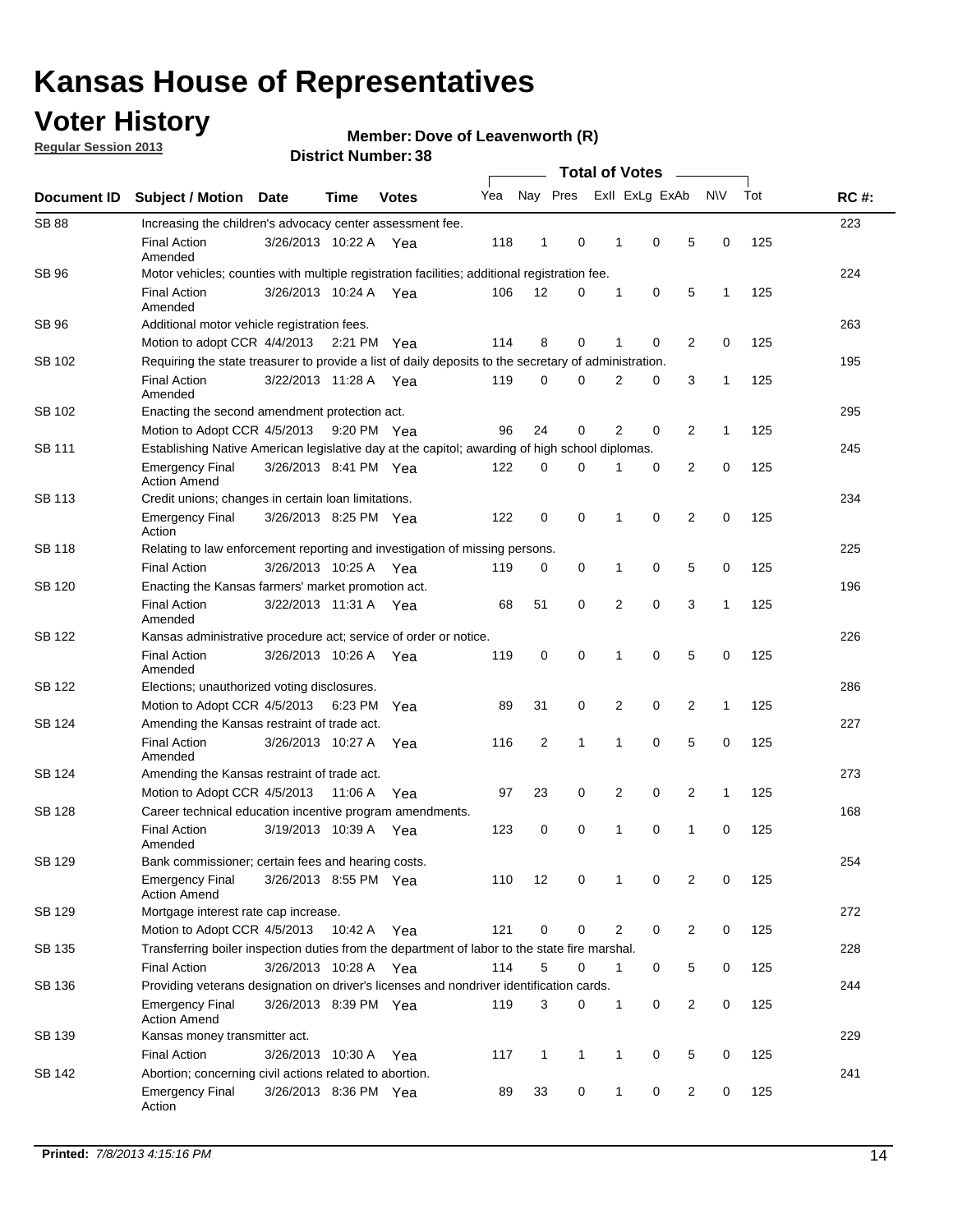### **Voter History**

**Member: Dove of Leavenworth (R)** 

**Regular Session 2013**

| Document ID     |                                                                                                                                                                                                       |                                                                                                                                                                         |             |                       |     | <b>Total of Votes</b> |             |                |                |                |           |     |             |  |  |  |  |  |  |
|-----------------|-------------------------------------------------------------------------------------------------------------------------------------------------------------------------------------------------------|-------------------------------------------------------------------------------------------------------------------------------------------------------------------------|-------------|-----------------------|-----|-----------------------|-------------|----------------|----------------|----------------|-----------|-----|-------------|--|--|--|--|--|--|
|                 | <b>Subject / Motion</b>                                                                                                                                                                               | Date                                                                                                                                                                    | Time        | <b>Votes</b>          | Yea | Nay Pres              |             |                | Exll ExLg ExAb |                | <b>NV</b> | Tot | <b>RC#:</b> |  |  |  |  |  |  |
| SB 149          | Drug screening for recipients of cash assistance and unemployment benefits.                                                                                                                           |                                                                                                                                                                         |             |                       |     |                       |             |                |                |                |           |     | 239         |  |  |  |  |  |  |
|                 | <b>Emergency Final</b><br><b>Action Amend</b>                                                                                                                                                         | 3/26/2013 8:33 PM Yea                                                                                                                                                   |             |                       | 106 | 16                    | 0           | $\mathbf 1$    | 0              | 2              | 0         | 125 |             |  |  |  |  |  |  |
| SB 164          | Relating to the director of vehicles regulating providers of motor vehicle functions.                                                                                                                 |                                                                                                                                                                         |             |                       |     |                       |             |                |                |                |           |     | 247         |  |  |  |  |  |  |
|                 | <b>Emergency Final</b><br><b>Action Amend</b>                                                                                                                                                         | 3/26/2013 8:43 PM Yea                                                                                                                                                   |             |                       | 117 | 5                     | 0           | 1              | 0              | 2              | 0         | 125 |             |  |  |  |  |  |  |
| SB 164          | Relating to the director of vehicles regulating providers of motor vehicle functions.                                                                                                                 |                                                                                                                                                                         |             |                       |     |                       |             |                |                |                |           |     | 268         |  |  |  |  |  |  |
|                 |                                                                                                                                                                                                       | 0<br>Motion to adopt CCR 4/4/2013 5:32 PM Yea<br>9<br>0<br>$\mathbf{1}$<br>2<br>2<br>125<br>111                                                                         |             |                       |     |                       |             |                |                |                |           |     |             |  |  |  |  |  |  |
| SB 166          | Insurers supervision, rehabilitation and liquidation act; derivatives.                                                                                                                                |                                                                                                                                                                         |             |                       |     |                       |             |                |                |                |           |     | 206         |  |  |  |  |  |  |
|                 | <b>Final Action</b>                                                                                                                                                                                   | 3/26/2013 9:52 AM Yea                                                                                                                                                   |             |                       | 119 | 0                     | 0           | 1              | 0              | 5              | 0         | 125 |             |  |  |  |  |  |  |
| <b>SB 168</b>   | Limiting nuisance actions against certain agricultural activities.                                                                                                                                    |                                                                                                                                                                         |             |                       |     |                       |             |                |                |                |           |     | 169         |  |  |  |  |  |  |
|                 | <b>Final Action</b><br>Amended                                                                                                                                                                        | 3/19/2013 10:40 A Yea                                                                                                                                                   |             |                       | 111 | 12                    | $\mathbf 0$ | 1              | $\mathbf 0$    | 1              | 0         | 125 |             |  |  |  |  |  |  |
| <b>SB 168</b>   | Limiting nuisance actions against certain agricultural activities.                                                                                                                                    |                                                                                                                                                                         |             |                       |     |                       |             |                |                |                |           |     | 264         |  |  |  |  |  |  |
|                 | Motion to adopt CCR 4/4/2013                                                                                                                                                                          |                                                                                                                                                                         |             | $2:30 \text{ PM}$ Yea | 110 | 12                    | 0           | 1              | 0              | 2              | 0         | 125 |             |  |  |  |  |  |  |
| SB 171          | School districts; amendments to Kansas uniform financial accounting and reporting act.                                                                                                                |                                                                                                                                                                         |             |                       |     |                       |             |                |                |                |           |     | 248         |  |  |  |  |  |  |
|                 | <b>Emergency Final</b><br><b>Action Amend</b>                                                                                                                                                         | 3/26/2013 8:44 PM Yea                                                                                                                                                   |             |                       | 122 | 0                     | 0           | 1              | 0              | 2              | 0         | 125 |             |  |  |  |  |  |  |
| SB 171          | School districts; amendments to Kansas uniform financial accounting and reporting act.                                                                                                                |                                                                                                                                                                         |             |                       |     |                       |             |                |                |                |           |     | 285         |  |  |  |  |  |  |
|                 | Motion to Adopt CCR 4/5/2013 6:19 PM Yea                                                                                                                                                              |                                                                                                                                                                         |             |                       | 63  | 57                    | 0           | $\overline{2}$ | 0              | $\overline{2}$ |           | 125 |             |  |  |  |  |  |  |
| SB 171          | Appropriations for FY 2013, FY 2014, FY 2015, FY 2016, FY 2017 and FY 2018 for various state agencies; capital<br>improvement projects; claims against the state.                                     |                                                                                                                                                                         |             |                       |     |                       |             |                |                |                |           |     | 320         |  |  |  |  |  |  |
|                 | Motion to adopt CCR 6/1/2013 4:30 PM Yea                                                                                                                                                              |                                                                                                                                                                         |             |                       | 63  | 51                    | 0           | 0              | 0              | 8              | 3         | 125 | 242         |  |  |  |  |  |  |
| SB 187          |                                                                                                                                                                                                       | Establishing the workers compensation and employment security boards nominating committee; administrative law judge<br>appointment; workers compensation appeals board. |             |                       |     |                       |             |                |                |                |           |     |             |  |  |  |  |  |  |
|                 | <b>Emergency Final</b><br><b>Action Amend</b>                                                                                                                                                         | 3/26/2013 8:37 PM Yea                                                                                                                                                   |             |                       | 88  | 34                    | 0           |                | 0              | 2              | 0         | 125 |             |  |  |  |  |  |  |
| SB 187          | Amending workers compensation law provisions; establishing the workers compensation and employment security boards<br>nominating committee; notice requirements; workplace health and safety program. |                                                                                                                                                                         |             |                       |     |                       |             |                |                |                |           |     | 274         |  |  |  |  |  |  |
|                 | Motion to Adopt CCR 4/5/2013 11:26 A Yea                                                                                                                                                              |                                                                                                                                                                         |             |                       | 89  | 31                    | 0           | 2              | 0              | 3              | 0         | 125 |             |  |  |  |  |  |  |
| SB 199          | University of Kansas medical center; midwest center for stem cell therapy.                                                                                                                            |                                                                                                                                                                         |             |                       |     |                       |             |                |                |                |           |     | 235         |  |  |  |  |  |  |
|                 | <b>Emergency Final</b><br><b>Action Amend</b>                                                                                                                                                         | 3/26/2013 8:26 PM Yea                                                                                                                                                   |             |                       | 90  | 32                    | 0           | 1              | 0              | 2              | 0         | 125 |             |  |  |  |  |  |  |
| SB 199          | Health care; stem cell therapy and unused medications.                                                                                                                                                |                                                                                                                                                                         |             |                       |     |                       |             |                |                |                |           |     | 290         |  |  |  |  |  |  |
|                 | Motion to Adopt CCR 4/5/2013                                                                                                                                                                          |                                                                                                                                                                         | 7:52 PM Yea |                       | 90  | 30                    | 0           | 2              | 0              | 2              | 1         | 125 |             |  |  |  |  |  |  |
| SB 216          | Allowing a public building commission to acquire land for a municipal university similar to what such commission is currently<br>allowed to do for any state university.                              |                                                                                                                                                                         |             |                       |     |                       |             |                |                |                |           |     | 185         |  |  |  |  |  |  |
|                 | <b>Final Action</b>                                                                                                                                                                                   | 3/21/2013 11:23 A                                                                                                                                                       |             | Yea                   | 121 | 0                     | 0           | 1              | 0              | 3              | 0         | 125 |             |  |  |  |  |  |  |
| <b>SB 246</b>   | Reconciling amendments to certain statutes.                                                                                                                                                           |                                                                                                                                                                         |             |                       |     |                       |             |                |                |                |           |     | 315         |  |  |  |  |  |  |
|                 | <b>Emergency Final</b><br>Action                                                                                                                                                                      | 5/23/2013 2:14 PM Yea                                                                                                                                                   |             |                       | 111 | 0                     | 0           | 1              | 0              | 8              | 5         | 125 |             |  |  |  |  |  |  |
| <b>SCR 1604</b> | Joint rules for the Senate and House of Representatives, 2013-2014.                                                                                                                                   |                                                                                                                                                                         |             |                       |     |                       |             |                |                |                |           |     | 5           |  |  |  |  |  |  |
|                 | <b>Final Action</b><br>Amended                                                                                                                                                                        | 1/28/2013 11:12 A Yea                                                                                                                                                   |             |                       | 81  | 41                    | 0           | 0              | 0              | 3              | 0         | 125 |             |  |  |  |  |  |  |
| <b>SCR 1606</b> | Honoring pregnancy maintenance resource centers.                                                                                                                                                      |                                                                                                                                                                         |             |                       |     |                       |             |                |                |                |           |     | 240         |  |  |  |  |  |  |
|                 | <b>Emergency Final</b><br>Action                                                                                                                                                                      | 3/26/2013 8:34 PM Yea                                                                                                                                                   |             |                       | 122 | 0                     | 0           | 1              | 0              | 2              | 0         | 125 |             |  |  |  |  |  |  |